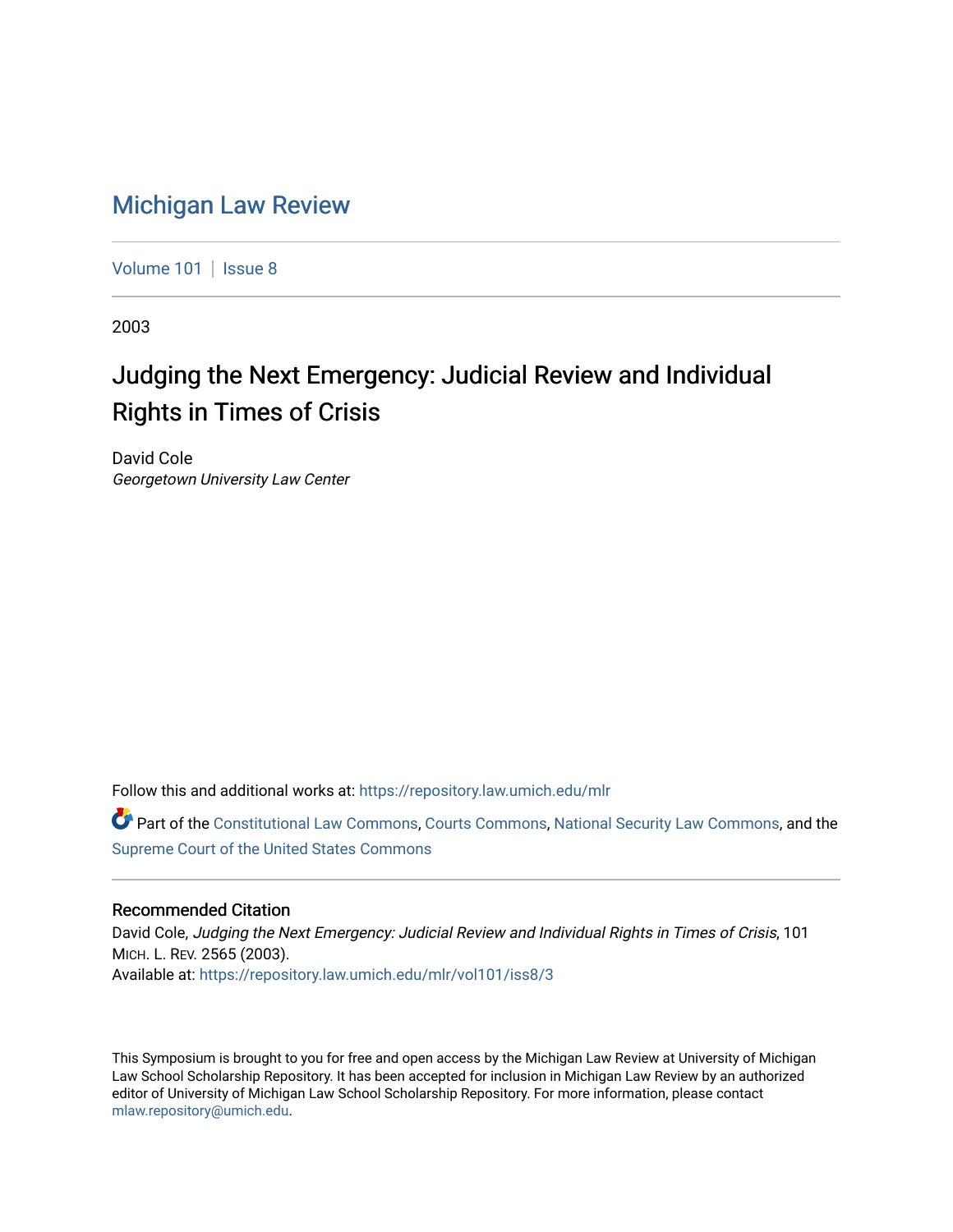### JUDGING THE NEXT EMERGENCY: JUDICIAL REVIEW AND INDIVIDUAL RIGHTS IN TIMES OF CRISIS

#### David Cole\*

#### **INTRODUCTION**

As virtually every law student who studies Marbury v. Madison<sup>1</sup> learns, Chief Justice John Marshall's tactical genius was to establish judicial review in a case where the result could not be challenged. As a technical matter, Marbury lost, and the executive branch won. As furious as President Jefferson reportedly was with the decision, there was nothing he could do about it, for there was no mandate to defv. The Court's decision offered no remedy for Marbury himself, whose rights were directly at issue, and whose rights the Court found had indeed been violated. But over time, it became clear that the decision was a landmark victory for those who consider judicial review of political-branch action a critical element of a constitutional system.

Judicial review on matters of national security frequently follows the Marbury model. It rarely provides relief to the individuals before the Court when the national-security crisis is at its height. As in Marbury itself, the challengers generally lose, and the government generally wins. As a result, the conventional wisdom is that courts function poorly as guardians of liberty in times of crisis. Schenck,<sup>2</sup>  $Korematsu$ <sup>3</sup> and Dennis,<sup>4</sup> from World War I, World War II, and the Cold War, respectively, are a few of the more notorious examples. In those cases, the Court authorized the criminalization of speech during World War I, detention based on race during World War II, and guilt by association during the Cold War.

- 1. Marbury v. Madison, 5 U.S. (1 Cranch) 137, 177 (1803).
- 2. Schenck v. United States, 249 U.S. 47 (1919).
- 3. Korematsu v. United States, 323 U.S. 214 (1944).
- 4. Dennis v. United States, 341 U.S. 494 (1951).

<sup>\*</sup> Professor, Georgetown University Law Center. B.A. 1980, J.D. 1984, Yale University. - Ed. In my capacity as a volunteer staff attorney for the Center for Constitutional Rights, I was co-counsel in some of the cases discussed herein, including North Jersey Media Group, Inc. v. Ashcroft, 308 F.3d 198 (3d Cir. 2002), Haddad v. Ashcroft, 221 F. Supp. 2d 799 (E.D. Mich. 2002), and Humanitarian Law Project v. U.S. Dep't of Justice, No. 02-55082, 2003 U.S. App. LEXIS 24305 (9th Cir. Dec. 3, 2003). My colleague Mark Tushnet provided invaluable feedback, despite his evident disagreement with my position.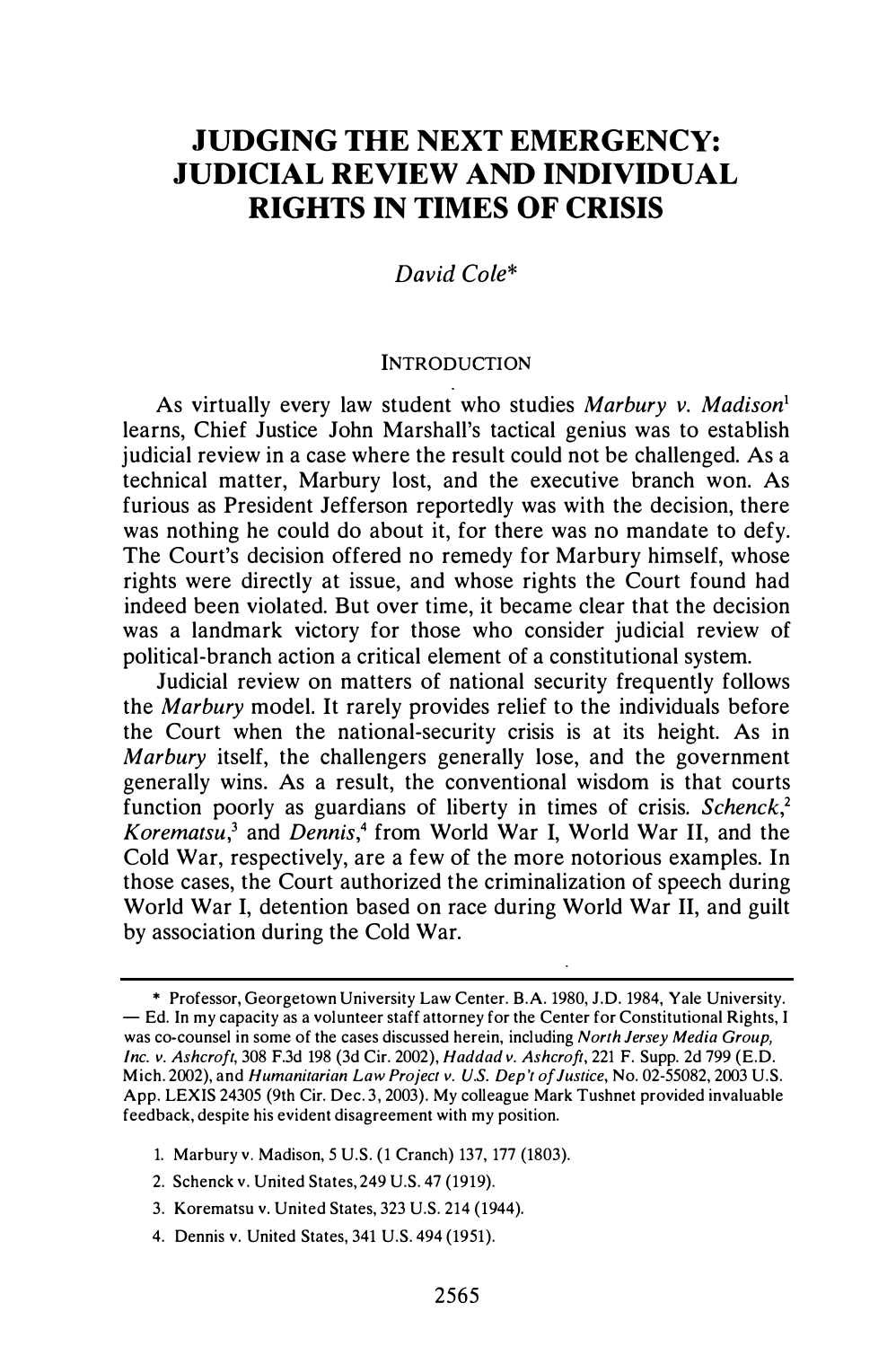The traditional view, based on these and other examples, holds that judicial review has largely failed to protect individual rights when their protection is most needed. There are good reasons to suspect that this would be so, and, as the examples cited above illustrate, there is plenty of evidence to support the conventional wisdom. But the conventional wisdom is too pessimistic. It is akin to arguing that Marbury demonstrates the weakness of the judiciary because the Court failed to afford Marbury himself relief for the violation of his rights.

Considered over time, judicial review of emergency and nationalsecurity measures can and has established important constraints on the exercise of emergency powers and has restricted the scope of what is acceptable in future emergencies. Because emergency measures frequently last well beyond the de facto end of the emergency, and because the wheels of justice move slowly, courts often have an opportunity to assess the validity of emergency measures after the emergency has passed, when passions have been reduced and reasoned judgment is more attainable. In doing so, courts have at least sometimes been able to take advantage of hindsight to pronounce certain emergency measures invalid for infringing constitutional rights. And because courts, unlike the political branches or the political culture more generally, must explain their reasons in a formal manner that then has precedential authority in future disputes, judicial decisions offer an opportunity to set the terms of the next crisis, even if they often come too late to be of much assistance in the immediate term. Thus, the Court has over time developed a highly protective test for speech advocating illegal activity,<sup>5</sup> subjected all racial discrimination since Korematsu to exacting scrutiny,<sup>6</sup> and prohibited guilt by association.7 These decisions, among others, impose important limits on what the government can do in the current, post-September 11th crisis.

Since Marbury, scholars have devoted thousands of pages to debating the issue of judicial review, offering critiques of Chief Justice Marshall's reasoning, proposing alternative defenses of judicial review, and, more recently, questioning the value of judicial review altogether. One of the most familiar, and in my view still the strongest, defenses of judicial review is that first advanced in footnote four of Carolene *Products*, $^{8}$  implemented by the Warren Court and given its definitive academic elaboration in Professor John Hart Ely's Democracy and Distrust.<sup>9</sup> This is the notion that as an institution insulated from

<sup>5.</sup> Brandenburg v. Ohio, 395 U.S. 444 (1969).

<sup>6.</sup> See, e.g., Grutter v. Bollinger, 123 S. Ct. 2325 (2003).

<sup>7.</sup> See, e.g., NAACP v. Claiborne Hardware Co., 458 U.S. 886, 932 (1982).

<sup>8.</sup> Carolene Prods. v. United States, 304 U.S. 144, 152 n.4 (1944).

<sup>9.</sup> JOHN HART ELY, DEMOCRACY AND DISTRUST (1980).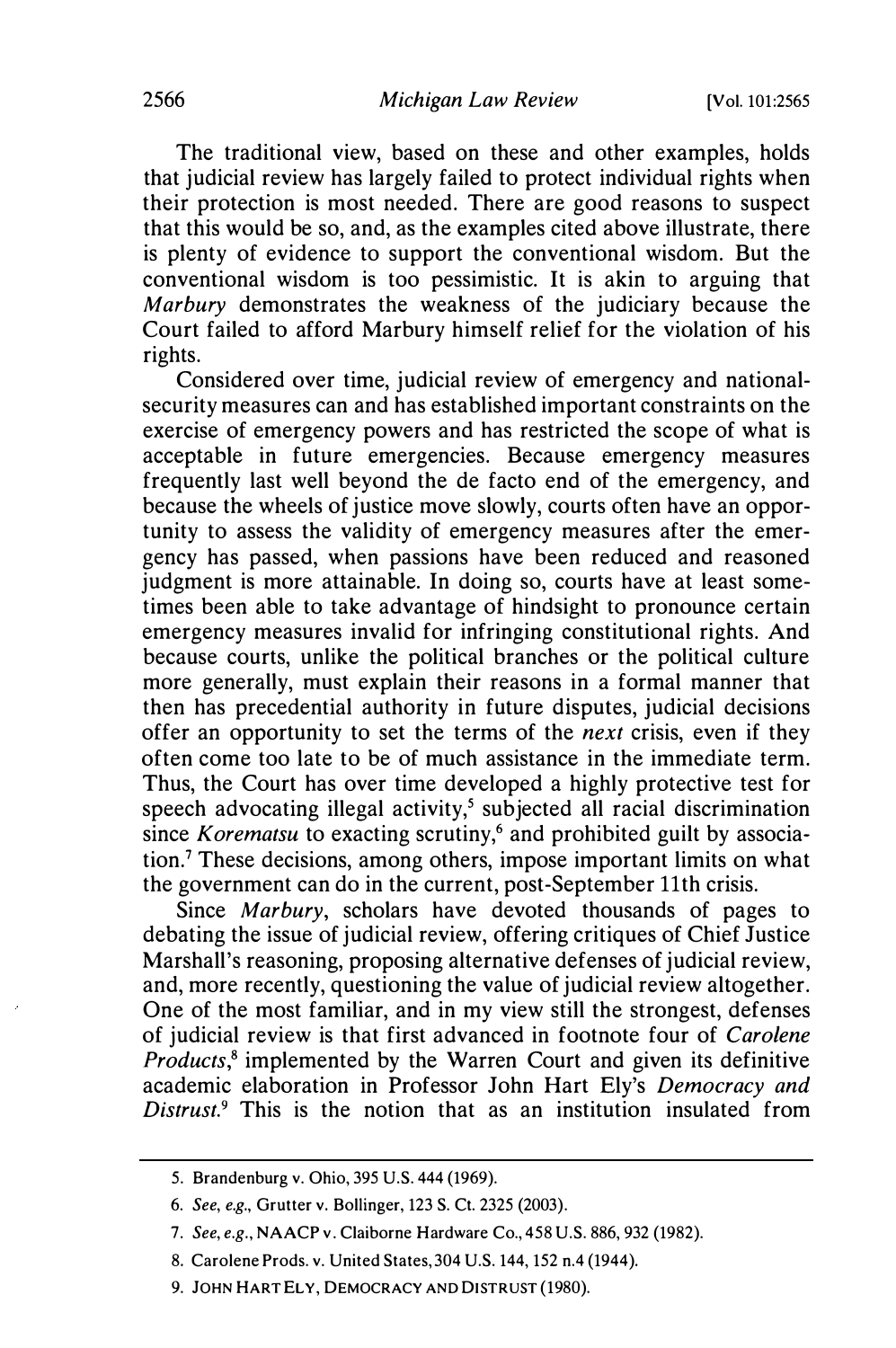everyday politics, the Court is best suited to protect the interests of those who cannot protect themselves through the political process, whether they be members of discrete and insular minorities, dissidents, noncitizens, or other vulnerable individuals. As others have shown, the Court does not always live up to its responsibility.<sup>10</sup> But it is nonetheless an important ideal to which courts should be held accountable.

How should we judge judicial review from the standpoint of protecting the constitutional rights and liberties of the vulnerable in times of crisis? It is in times of crisis that constitutional rights and liberties are most needed, because the temptation to sacrifice them in the name of national security will be at its most acute. To government officials, civil rights and liberties often appear to be mere obstacles to effective protection of the national interest. As Bush-administration supporters frequently intone when defending their post-September 1 1th initiatives, "the Constitution is not a suicide pact."11 Judicial protection is also critical because crisis measures are typically targeted at the most vulnerable among us, especially noncitizens, who have little or no voice in the political process.12 We have been in such a crisis period since September 11th and will be for the foreseeable future. So now is a particularly propitious time to assess the value of judicial review in times of crisis. $^{13}$ 

Part I of this Article will set forth the traditional view that the judiciary is inadequate in times of crisis, along with the evidence that supports it and the reasons that might explain it. Part II maintains that the traditional view overstates the case, because over time judicial decisions have had more of a constraining influence on emergency measures than appears when one looks only at the courts' performance in the midst of a crisis. Part III surveys judicial performance since September 11th on matters of national security and argues that while the record is far from exemplary, courts have actually been more willing to stand up to the government in this period than in many prior crises. Part IV responds to a recent proposal by

<sup>10.</sup> See, e.g., GERALD N. ROSENBERG, THE HOLLOW HOPE (1991).

<sup>11.</sup> See, e.g., Bruce Fein, Narrow, Prudent, and Impeccable, WASH. TIMES, Dec. 10, 2002. The quote comes from Kennedy v. Mendoza-Martinez, 372 U.S. 144, 160 (1963).

<sup>12.</sup> I develop this point in DAVID COLE, ENEMY ALIENS: DOUBLE STANDARDS AND CONSTITUTIONAL FREEDOMS IN THE WAR ON TERRORISM (2003) (hereinafter COLE, ENEMY ALIENS].

<sup>13.</sup> I will resist offering broad generalizations about judicial review. Generalizing about judicial review from the standpoint of how courts act in national emergencies is, to me, as invalid as judging the propriety of judicial review on the basis of the Supreme Court's performance in Bush v. Gore, 531 U.S. 98 (2000). The fact that courts, like all other institutions, are susceptible to political pressure in times of high crisis does not warrant a rejection of judicial review in general or of the ideals that animate it. I address only the somewhat more specific question of how judicial review works in emergencies and on matters of national security.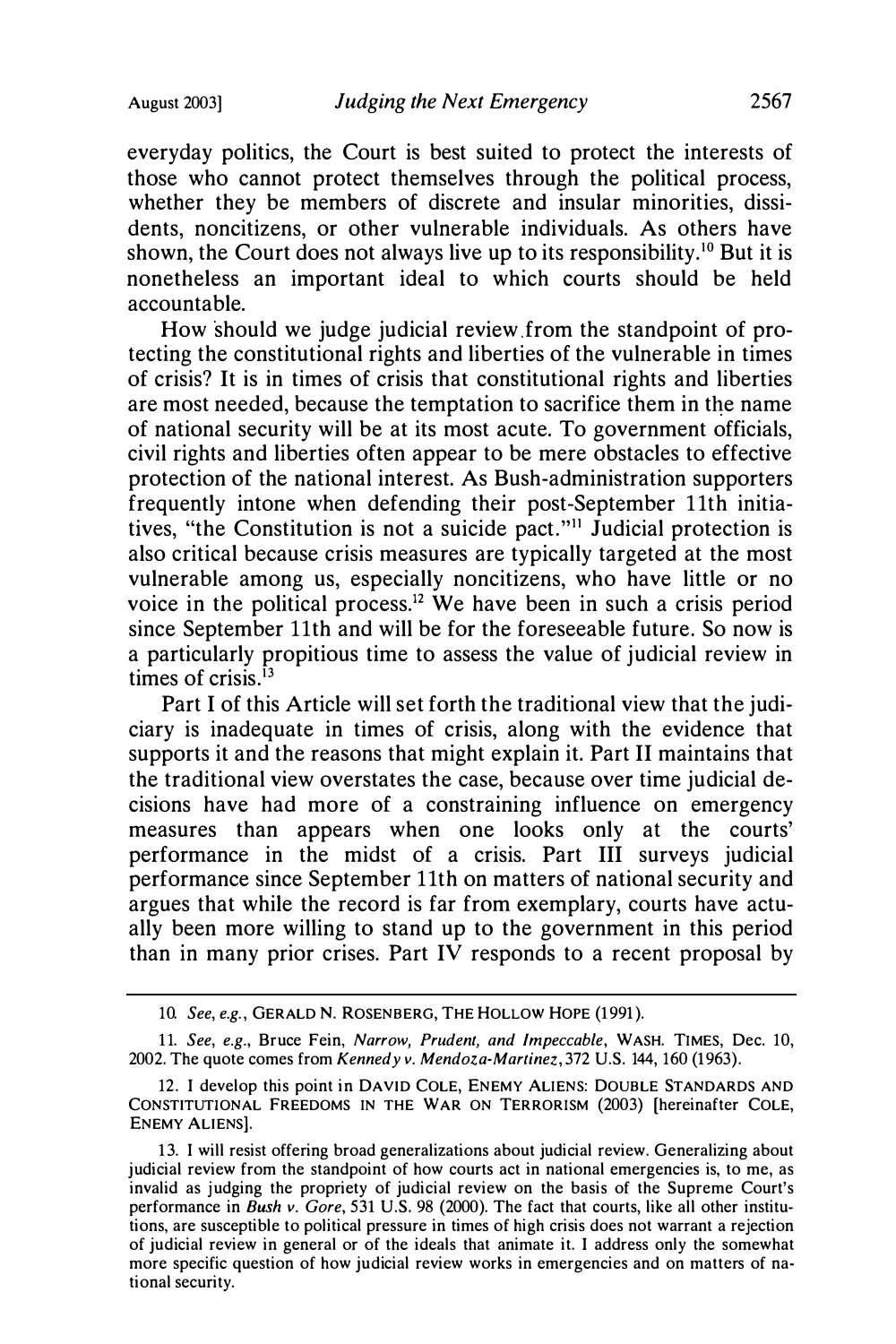j,

two leading scholars that courts and the Constitution ought to play less of a role in assessing emergency measures.14 Professors Oren Gross and Mark Tushnet have both recently argued that the poor performance of courts during emergency periods and the need for extraordinary emergency powers should impel us to acknowledge explicitly the validity of extraconstitutional emergency measures and leave judgment of such measures to the political rather than the judicial process. In my view, this proposal is fundamentally misguided, both because it fails to acknowledge the valuable role that courts have played, when viewed over time, in constraining emergency powers, and because the alternative of relying on the political process would almost certainly provide even less protection for individual rights than the courts have. To paraphrase Winston Churchill, judicial review is the worst protector of liberty in times of crisis, with the exception of all the others.

#### I. THE CONVENTIONAL WISDOM

The conventional wisdom is that courts are ineffective as guardians of liberty when the general public is clamoring for security. Clinton Rossiter, in an influential study of the Supreme Court in wartime, concluded that:

the courts of the United States, from the highest to the lowest, can do nothing to restrain and next to nothing to mitigate an arbitrary presidential military program suspending the liberties of some part of the civilian population .... Whatever relief is afforded, and however ringing the defense of liberty that goes with it, will be precious little and far too late.<sup>15</sup>

Judge Learned Hand similarly concluded that one cannot rely on the courts in times when the people do not fight for their own rights:

I often wonder whether we do not rest our hopes too much upon constitutions, upon laws and upon courts. These are false hopes.... Liberty lies in the hearts of men and women; when it dies there, no constitution, no law, nor court can save it; no constitution, no law, no court can even do much to help it. While it lies there it needs no constitution, no law, no court to save it.<sup>16</sup>

Justice Robert Jackson took this view so far as to advocate in dissent in Korematsu that the civil courts should simply refuse to enforce military orders. Jackson famously wrote:

<sup>14.</sup> Oren Gross, Chaos and Rules: Should Responses to Violent Crises Always Be Constitutional?, 112 YALE L.J. 1011 (2003); Mark Tushnet, Defending Korematsu?: Reflections on Civil Liberties in Wartime, 2003 WIS. L. REV. 273.

<sup>15.</sup> CLINTON ROSSITER & R. LONGAKER, THE SUPREME COURT AND THE COMMANDER-IN-CHIEF 52 (expanded ed. 1976).

<sup>16.</sup> LEARNED HAND, THE SPIRIT OF LIBERTY: PAPERS AND ADDRESSES OF LEARNED HAND 89-90 (Irving Dilliard ed., 1960).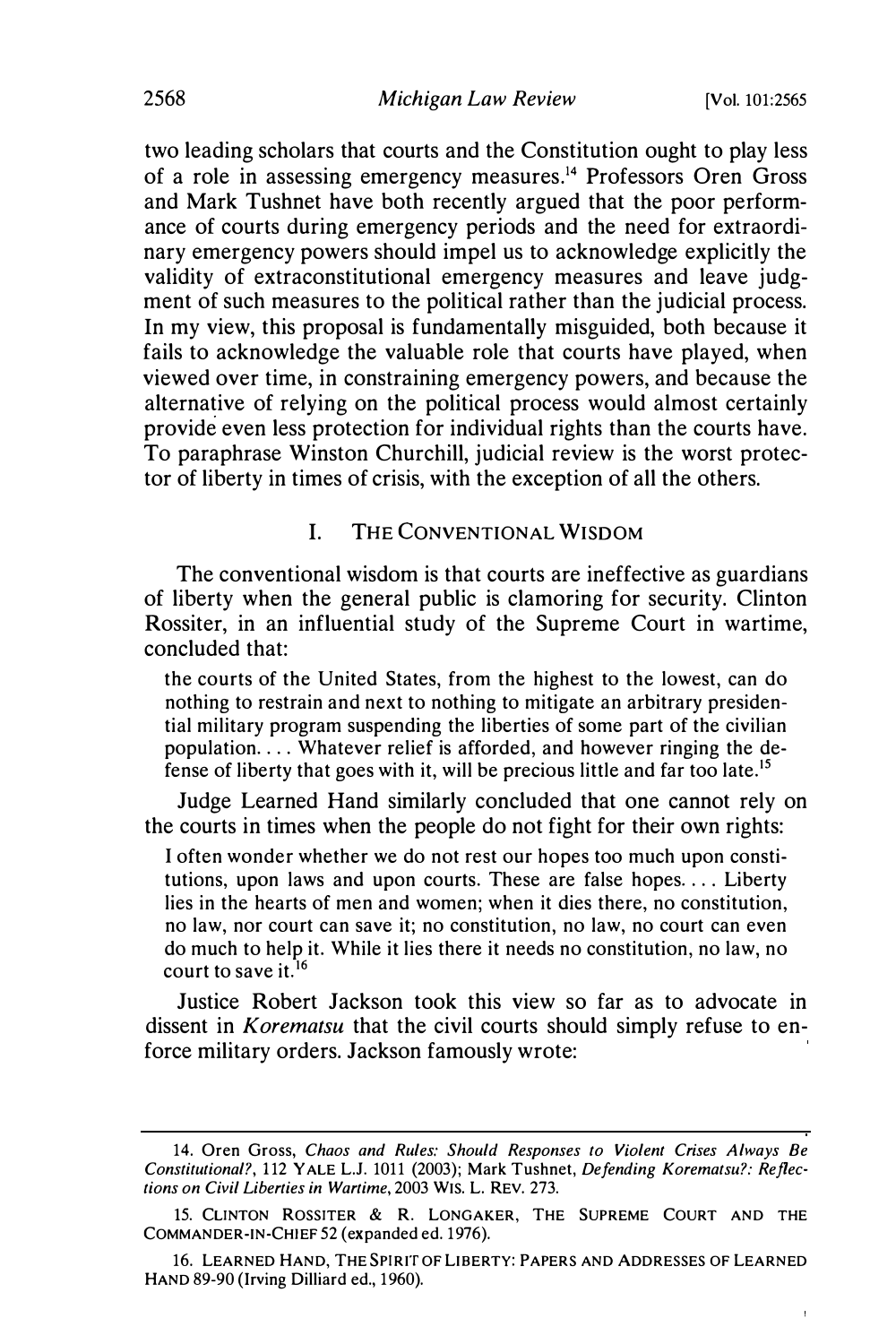Of course the existence of a military power resting on force, so vagrant, so centralized, so necessarily heedless of the individual, is an inherent threat to liberty. But I would not lead people to rely on this Court for a review that seems to me wholly delusive .... If the people ever let command of the war power fall into irresponsible and unscrupulous hands, the courts wield no power equal to its restraint. The chief restraint upon those who command the physical forces of the country, in the future as in the past, must be their responsibility to the political judgments of their contemporaries and to the moral judgments of history.<sup>17</sup>

Finally, George Bernard Shaw gave the critique his own inimitable flair in offering the following evaluation of the courts during World War I:

[D]uring the war the courts in France, bleeding under German guns, were very severe; the courts in England, hearing but the echoes of those guns, were grossly unjust; but the courts in the United States, knowing naught save censored news of those guns, were stark, staring, raving  $ma\bar{d}$ <sup>18</sup>

There is a wealth of evidence to support this conventional wisdom. During the Civil War, apart from Chief Justice. Taney's ineffectual solo intervention in Ex parte Merryman<sup>19</sup> - in which he declared invalid President Lincoln's suspension of habeas corpus, only to have Lincoln ignore him  $-$  the Supreme Court as a whole largely stayed out of the war. During World War I, the Court failed to overturn a single one of the more than one thousand convictions handed down for speaking out against the war or the draft.<sup>20</sup> It chose to review only a handful of the convictions, and affirmed them all, most by a unanimous vote.21 In World War II, the Court upheld the Japanese internment and unanimously affirmed the military-tribunal convictions of several German saboteurs,<sup>22</sup> with Justice Frankfurter playing a lead role in crafting the majority decision despite having personally played a critical advisory role in creating the tribunals in the first place.23 In the early years of the Cold War, as well, the Court either

20. COLE, ENEMY ALIENS, supra note 12, at 12-13.

22. Ex Parte Quirin, 317 U.S. 1 (1942).

23. Melvin I. Urofsky, Inter Arma Silent Leges: Extrajudicial Activity, Patriotism and the Rule of Law, in TOTAL WAR AND THE LAW: THE AMERICAN HOME FRONT IN WORLD WAR II 27 (Daniel R. Ernst & Victor Jew eds., 2002).

<sup>17.</sup> Korematsu v. United States, 323 U.S. 214, 248 (1944) (Jackson, J., dissenting).

<sup>18.</sup> See Ex parte Starr, 263 F. 145, 147 (D. Mont. 1920). Justice Brennan has advanced much the same evaluation. See William J. Brennan, Jr., The Quest to Develop a Jurisprudence of Civil Liberties in Times of Security Crises, 18 ISR. Y.B. HUM. RTS. 11, 11 (1988) ("There is ... a good deal to be embarrassed about, when one reflects on the shabby treatment civil liberties have received in the United States during times of perceived threats to its national security.").

<sup>19. 17</sup> F. Cas. 144 (1861) (No. 9487).

<sup>21.</sup> Id.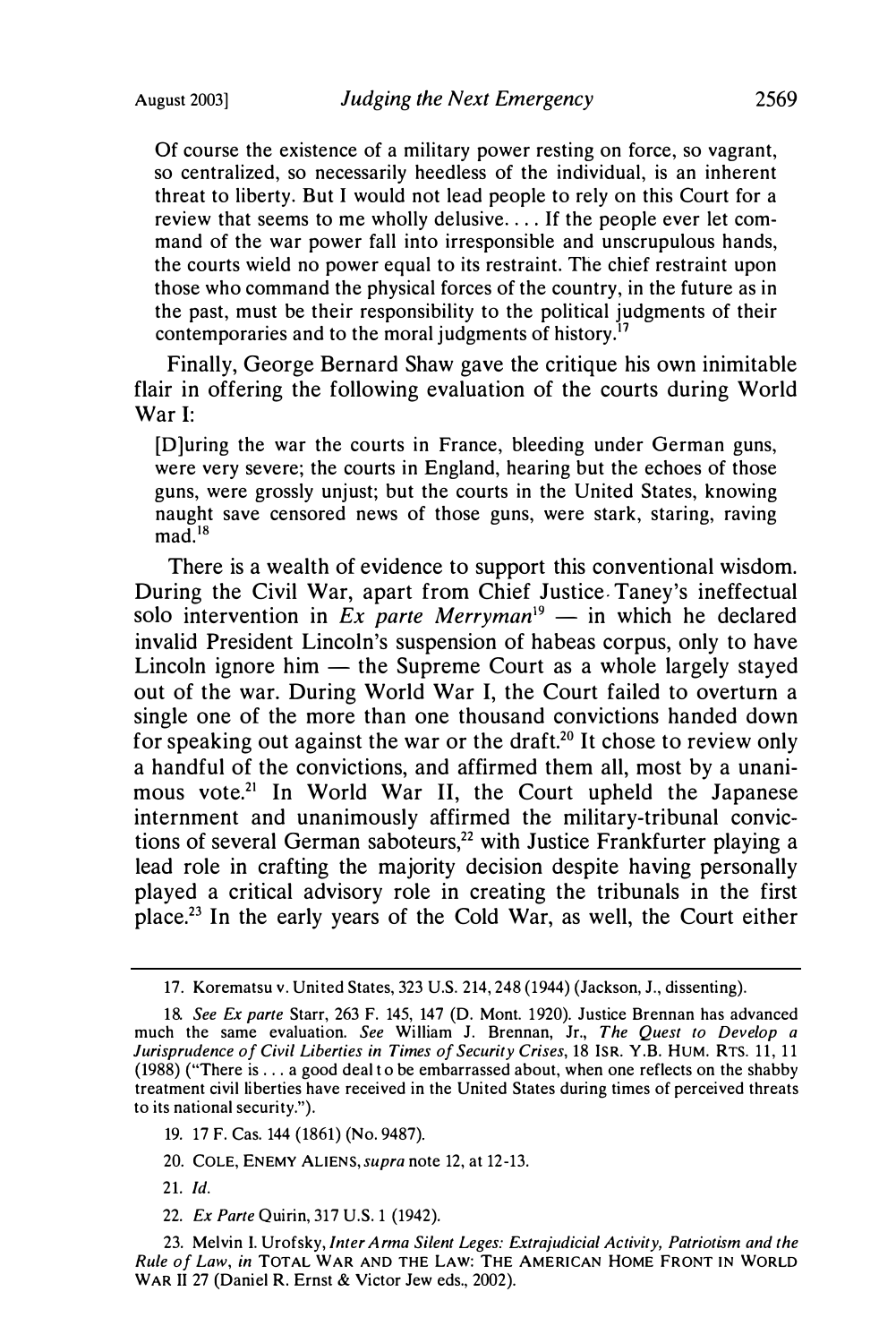denied review or affirmed anti-Communist measures, thereby allowing guilt by association to operate largely unchecked.<sup>24</sup>

There are at least four reasons why courts are likely to fare poorly on matters of national security, especially in times of crisis. First, their independence notwithstanding, judges are part of the government and are likely to identify with the government's interests when matters of national security are at stake. The populace as a whole generally rallies around the executive branch in times of crisis, and courts are likely to do so as well. As history has shown, judges cannot stand above the crisis, precisely because the threat at least presumably implicates them as well  $-$  both as part of the government and as part of the society.

Second, assessing claims of national security, especially during times of crisis, is inherently difficult, and judges are likely to feel ill-equipped to do so. Most questions of constitutional rights and liberties present a question of balancing. Even the prohibition on race discrimination can be overcome by a sufficiently compelling justification and narrowly tailored means.<sup>25</sup> But how does one accurately measure the risk that Al Qaeda might gain critical information enabling it to attack us, or that an individual, if set free, might endanger the national security?

Such decisions must inevitably rest on incomplete information, and the courts' information is often even more incomplete than that of the executive. The executive branch frequently has a monopoly on the information because so much of it is classified, the challengers are often unable to respond, and, absent adversarial testing, it is difficult for a court to know whether the government has been fully candid in its assessment. The Supreme Court's decision in Korematsu, in which it deferred to military claims of necessity as justification for the Japanese internment, was later shown to be based on an inaccurate record; the executive branch concealed from the Court critical information about its own doubts concerning the reality of the threat posed by the Japanese population. Indeed, the executive branch's misrepresentations were so fundamental that years later courts overturned the convictions on writs of coram nobis.26

Third, courts must worry that if they rule against the government on a matter of national security, they may face a potential test of their credibility and legitimacy. If the President truly believes that the secu-

<sup>24.</sup> ARTHUR J. SABIN, IN CALMER TIMES: THE SUPREME COURT AND RED MONDAY 90-105 (1999); William M. Wiecek, The Legal Foundations of Domestic Anticommunism: The Background of Dennis v. United States, 2001 SUP. CT. REV. 375, 428-34.

<sup>25.</sup> See, e.g., Grutter v. Bollinger, 123 S. Ct. 2325 (2003).

<sup>26.</sup> Hirabayashi v. United States, 828 F.2d 591, 604-08 (9th Cir. 1987); Korematsu v. United States, 584 F. Supp. 1406, 1419 (N.D. Cal. 1984). See generally PETER IRONS, JUSTICE AT WAR (1983).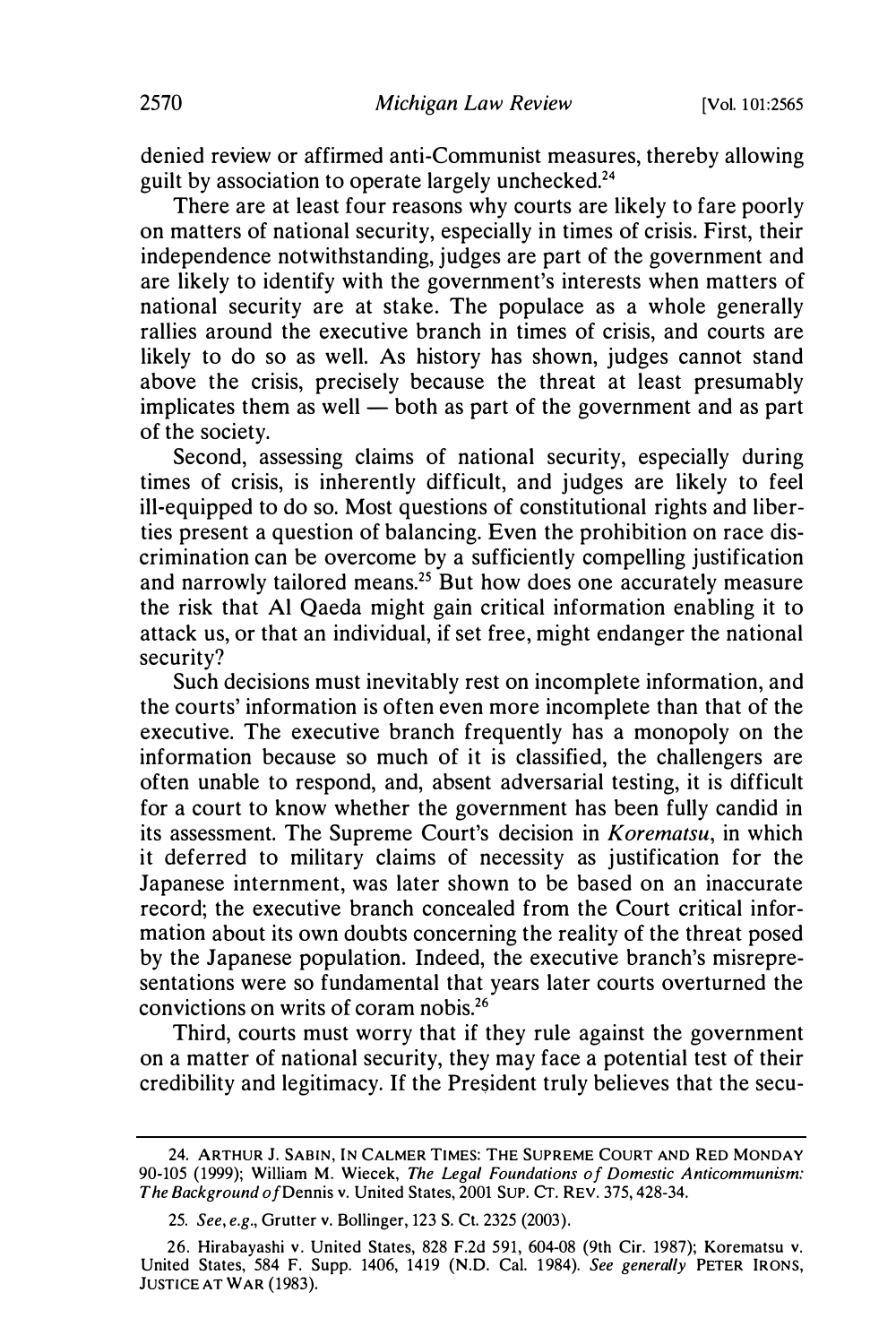rity of the nation is at stake, it is entirely possible that he will defy any decision against him.<sup>27</sup> During the Civil War, for example, when Chief Justice Taney in  $Ex$  parte Merryman<sup>28</sup> ruled that President Lincoln's suspension of the writ of habeas corpus was unconstitutional and granted a writ of habeas corpus, the military refused to produce the petitioner. Justice Taney then issued an attachment for contempt, but the military refused to accept service of that order. President Lincoln simply ignored Justice Taney's decision altogether.

Fourth, and perhaps most significantly, judges must worry that if they rule against the government, their decisions might be followed, at some subsequent cost to national security. Just as no judge wants to be the one who has freed a defendant to commit violent crime again, so no judge wants to issue an order that actually causes serious harm to the national security. And since prognostications about security risks are just that, and one can never really be certain, judges may be inclined to err on the side of caution and the government. At the oral argument before the Third Circuit in North Jersey Media Group v. Ashcroft, $29$  a case challenging the constitutionality of the Attorney General's decision to close to the public all immigration proceedings involving hundreds of detainees labeled of "special interest" to the September 11th investigation, Judge Morton Greenberg told the ACLU lawyer arguing the case, "We could make a decision here ... and people could die. Lots of people ... I saw the second hit [during the World Trade Center attack of September 1 1th], and I can't erase it from  $mv$  mind." $30$ 

#### II. A REVISIONIST VIEW

While there are undoubtedly good reasons and plenty of evidence to support the conventional wisdom that courts perform poorly on matters of national security, that judgment ultimately rests on too narrow a focus  $-$  namely, an assessment of how the courts have performed in the midst of particular crises for the particular litigants before them. When one asks instead what role judicial decisions have played over time in framing the options available to the executive branch in emergency periods, a less pessimistic evaluation is warranted. The Supreme Court's decisions during the waning of emergencies, or after the emergencies have ended, have not infrequently called into question or reversed its earlier rulings and have

<sup>27.</sup> See LOUIS SMITH, AMERICAN DEMOCRACY AND MILITARY POWER 266 (1951).

<sup>28. 17</sup> F. Cas. 144 (1861).

<sup>29. 308</sup> F.3d 198 (3d Cir. 2002).

<sup>30.</sup> Arguments Made on Deportation Hearing Regs, PA. L. WKLY, Sept. 23, 2002, at 9 (quoting Judge Greenberg).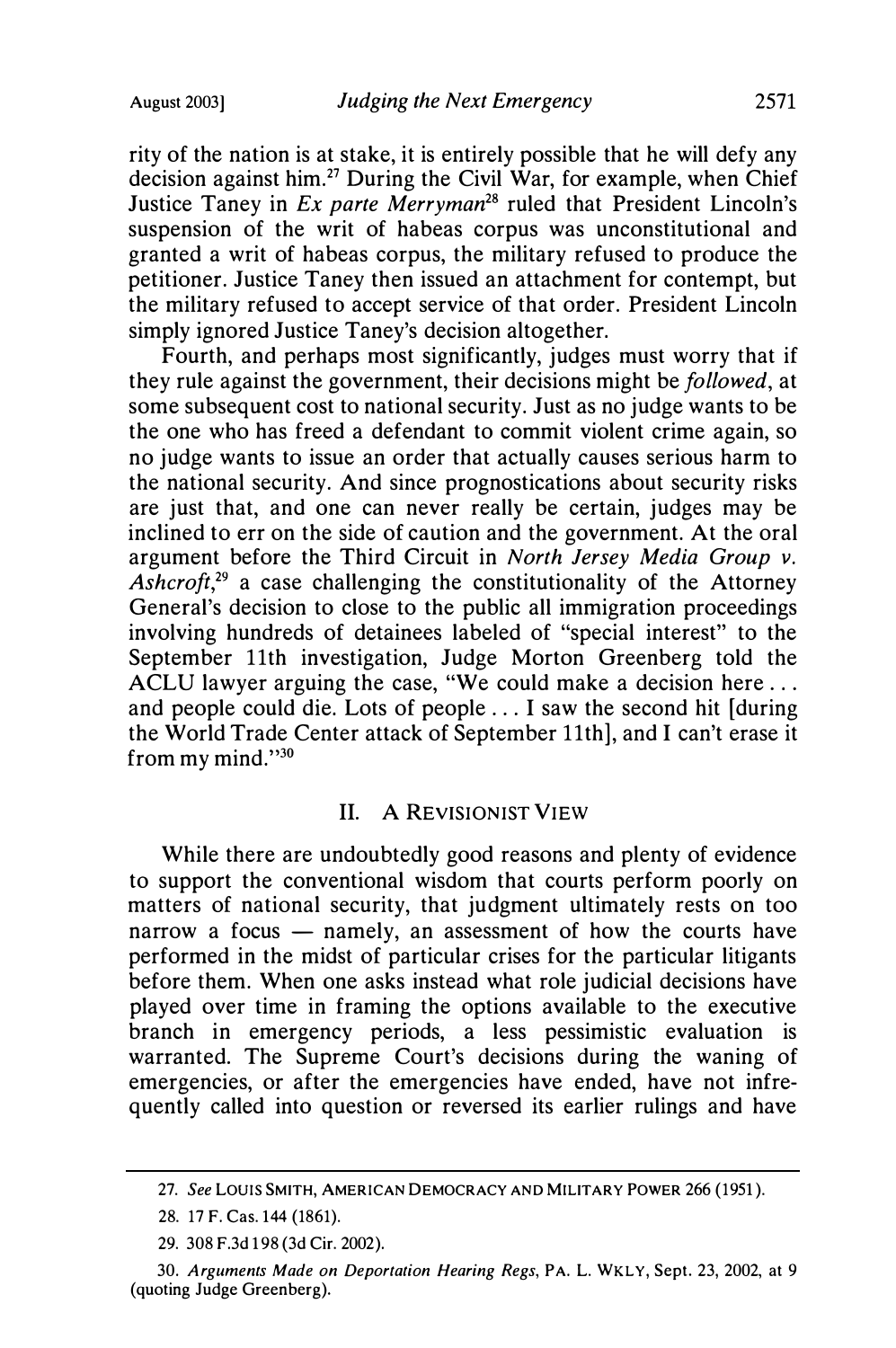created precedents that impose a degree of restraint on the government's actions during the next emergency.

After the Civil War ended and President Lincoln was buried, for example, the Supreme Court issued  $Ex$  parte Milligan,<sup>31</sup> in which it declared that, as long as the civil courts remained open for business, the President did not have constitutional authority to try a United States citizen by military tribunal for allegedly conspiring with the enemy. The Court broadly insisted that the Constitution applies equally in peacetime and wartime:

The Constitution of the United States is a law for rulers and people, equally in war and in peace, and covers with the shield of its protection all classes of men, at all times, and under all circumstances. No doctrine, involving more pernicious consequences, was ever invented by the wit of man than that any of its provisions can be suspended during any of the great exigencies of government. Such a doctrine leads directly to anarchy or depotism, but the theory of necessity on which it is based is false; for the government, within the Constitution, has all the powers granted to it, which are necessary to preserve its existence; as has been happily proved by the result of the great effort to throw off its just authority.<sup>32</sup>

At the close of World War II, the Court decided Duncan v. Kohanamoku,<sup>33</sup> which, like Ex parte Milligan, imposed limits on martial law by invalidating a conviction of a civilian in a military tribunal in Hawaii. The Court reasoned, as in Milligan, that trial by military tribunal was barred as long as the civil courts were open. Notably, however, the Court delayed issuing a decision in Kohanamoku until more than a year after it agreed to hear the case, leading one contemporaneous commentator to speculate that the Court had purposefully waited until it was clear that martial law would not have to be reimposed in Hawaii.34

Similarly, while the Court consistently upheld the harsh suppression of antiwar speech during World War  $I<sub>1</sub><sup>35</sup>$  it subsequently developed increasingly stronger versions of the "clear and present danger" test for protecting subversive speech. In Yates v. United States,<sup>36</sup> decided two and one-half years after Senator Joseph McCarthy had been

<sup>31. 71</sup> U.S. (4 Wall.) 2 (1866).

<sup>32.</sup> Ex parte Milligan, 71 U.S. at 120-21; see also Home Bldg. & Loan Ass'n v. Blaisdell, 290 U.S. 398, 425-26 (1934) ("(The Constitution's] grants of power to the Federal Government and its limitations of the power of the States were determined in the light of emergency and they are not altered by emergency ... even the war power does not remove constitutional limitations safeguarding essential liberties").

<sup>33. 327</sup> U.S. 304 (1946).

<sup>34.</sup> EDWIN CORWIN, TOTAL WAR AND THE CONSTITUTION 104-05 (1947).

<sup>35.</sup> See, e.g., Gilbert v. Minnesota, 254 U.S. 325, 332-33 (1920); Abrams v. United States, 250 U.S. 616, 629 (1919); Frohwerk v. United States, 249 U.S. 204, 209-10 (1919); Schenck v. United States, 249 U.S. 47, 52 (1919).

<sup>36. 354</sup> U.S. 298 (1957).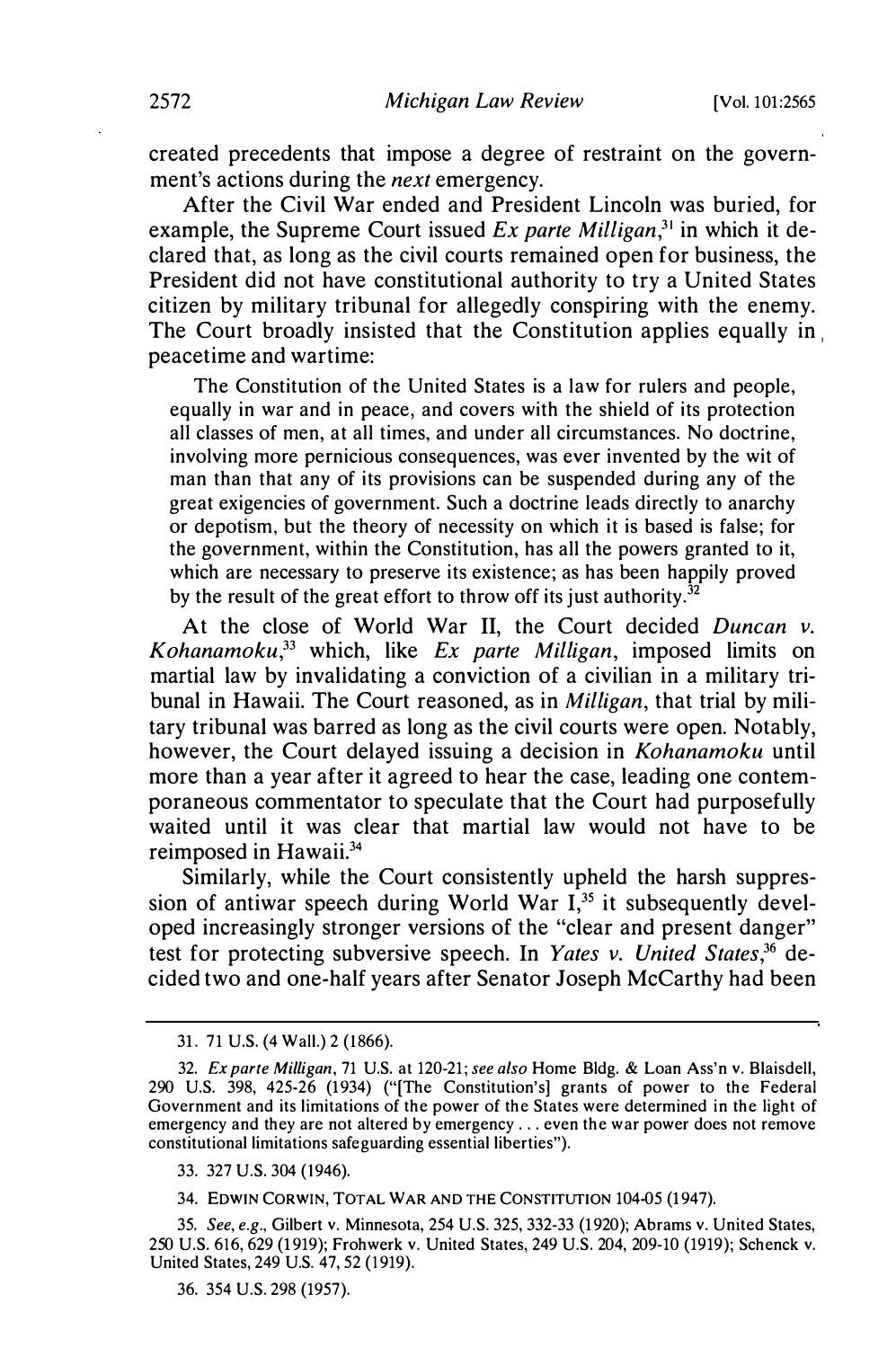censured, the Court required the government to prove advocacy of action, not merely advocacy of abstract doctrine. That ruling put an end to the ongoing use of the 1940 Smith Act<sup>37</sup> to criminalize Communist Party leaders for their advocacy.<sup>38</sup> Still later, in 1969, the Court adopted an even more speech-protective test in Brandenburg v. Ohio, holding that speech advocating illegal conduct is constitutionally protected unless it is "directed to inciting or producing imminent lawless action and is likely to incite or produce such action."39 That test forecloses virtually any prosecution for speech advocating crime short of an actual conspiracy to commit crime. With these rulings, the Court's First Amendment doctrine now imposes significant limits on the government's ability to restrict speech in times of emergency or as a matter of national security. Thus, even though the Court did little to help antiwar activists Schenck, Debs, Frohwerk, and Abrams during World War I,<sup>40</sup> or to stand up to McCarthyism at its height, the Court ultimately adopted an interpretation of the First Amendment that protects the rights of latter-day Schencks and Communists to speak as they wish, so much so that outright censorship of antiwar speech is no longer a plausible option for the government in wartime.

Supreme Court decisions have also largely barred another common tactic of emergency government  $-$  guilt by association. In emergencies, authorities seeking to prevent future harm often resort to guilt by association because it permits the imposition of guilt without proof that an individual has committed a specific violent act.<sup>41</sup> When the Court in Yates effectively foreclosed prosecutions of Communists under the Smith Act's advocacy provisions, federal prosecutors turned to that statute's "membership" provisions. But in Scales v. United States,<sup>42</sup> the Court interpreted the membership provisions to require proof not merely of membership, but of "specific intent" to further the organization's illegal ends.<sup>43</sup> Driven by concerns that guilt by association violates both the First and Fifth Amendments, the Court ruled that individuals could not be prosecuted for mere membership in the Communist Party, nor even for active membership supporting its lawful ends. Instead, the Court held that the government must prove that an individual's Party activities were specifically

- 39. 395 U.S. 444, 447 (1969).
- 40. See supra note 35.

- 42. 367 U.S. 203 (1961).
- 43. Scales v. United States, 367 U.S. 203, 220 (1961).

<sup>37.</sup> Alien Registration Act of 1940, Pub. L. No. 76-670, 54 Stat. 670.

<sup>38.</sup> See SABIN, supra note 24, at 169-70 (discussing the effect of the Yates decision).

<sup>41.</sup> See David Cole, The New McCarthyism: Repeating History in the War on Terrorism, 38 HARV. C.R.-C.L. L. REV. 1, 6-8 (2003) (discussing reliance on guilt by association in preventive law enforcement).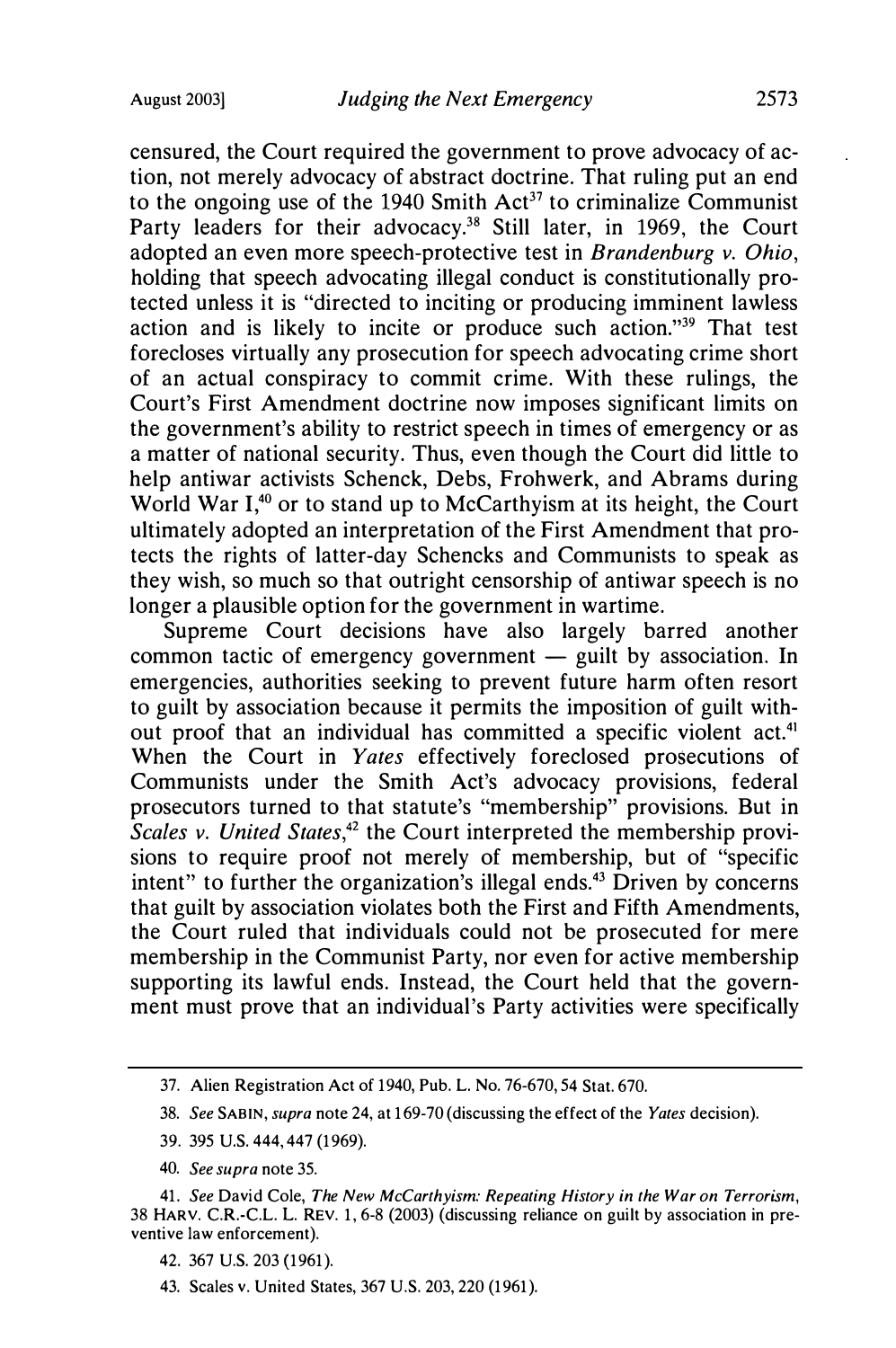intended to further criminal conduct  $-$  in effect, that he had conspired to commit or support crime. The Court subsequently extended that principle broadly, ruling that absent proof of specific intent, the state could not use association to deny security clearances for work in defense facilities, passports for travel abroad, teaching positions, admission to the bar, or even the use of campus meeting rooms by student groups.44 Thus, while the Court did little to block the imposition of guilt by association during the early years of the Cold War, its later decisions stemming from that period largely prohibit that tactic today.45

The Vietnam War era also resulted in important judicial decisions limiting or rejecting claims of national security. The Vietnam War did not present the same sort of direct threat to national security that was felt during the World Wars and the Cold War. But it nonetheless prompted substantial government incursions on liberties and also produced two landmark national-security cases, both of which resulted in decisions against the government. In New York Times Co. v. United States,<sup>46</sup> the Court in 1971 permitted the publication of the Pentagon Papers over the government's claim that disclosure of this secret account of the Vietnam War would harm national security. The

46. 403 U.S. 713 (1971).

<sup>44.</sup> See NAACP v. Claiborne Hardware Co., 458 U.S. 886, 932 (1982) (holding membership in NAACP insufficient basis for tort liability absent proof of specific intent); Healy v. James, 408 U.S. 169, 186-87 (1972) (finding association with Students for Democratic Socialism insufficient basis for denying use of campus meeting rooms); United States v. Robel, 389 U.S. 258, 262 (1967) (holding government could not deny Communist Party members security clearances for work in defense facilities absent proof that they had specific intent to further the Party's unlawful ends); Keyishian v. Bd. of Regents, 385 U.S. 589, 606 (1967) ("[m]ere knowing membership without a specific intent to further the unlawful aims of an organization is not a constitutionally adequate basis" for barring employment in state university system to Communist Party members); Apatheker v. Sec'y of State, 378 U.S. 500, 514 (1964) (finding Communist Party membership insufficient basis for denying passport).

<sup>45.</sup> This claim is subject to an important qualification. While the war on terrorism has not thus far led to the direct criminalization of membership per se in political groups, the government has resurrected the tactic of "guilt by association" in the name of cutting off terrorist financing. Under a 1996 antiterrorism statute, it is a crime to provide "material support" to designated "terrorist organizations," without regard to the intent, purpose, or effect of one's support. Antiterrorism and Effective Death Penalty Act of 1996 § 303(a), 18 U.S.C. § 23398 (2003). Under this statute, it is no defense to show that one's support was in fact intended to support only nonviolent humanitarian activities, nor even to show that one's support was designed to and did in fact *reduce* a recipient group's reliance on violence. One court of appeals has held that this statute does not violate the prohibition on guilt by association because it punishes not membership per se, but acts of material support. Humanitarian Law Project v. Reno, 205 F.3d 1 130 (9th Cir. 2000). In my view, this exalts form over substance. What good is the right of association if one has no right to provide any kind of support to the group with which one associates? See generally David Cole, Hanging with the Wrong Crowd: Of Gangs, Terrorists, and the Right of Association, 1999 SUP. CT. REV. 203. At the same time, the existence of Supreme Court precedents strongly condemning guilt by association preclude punishing membership itself and provide strong arguments against this new version of associational guilt.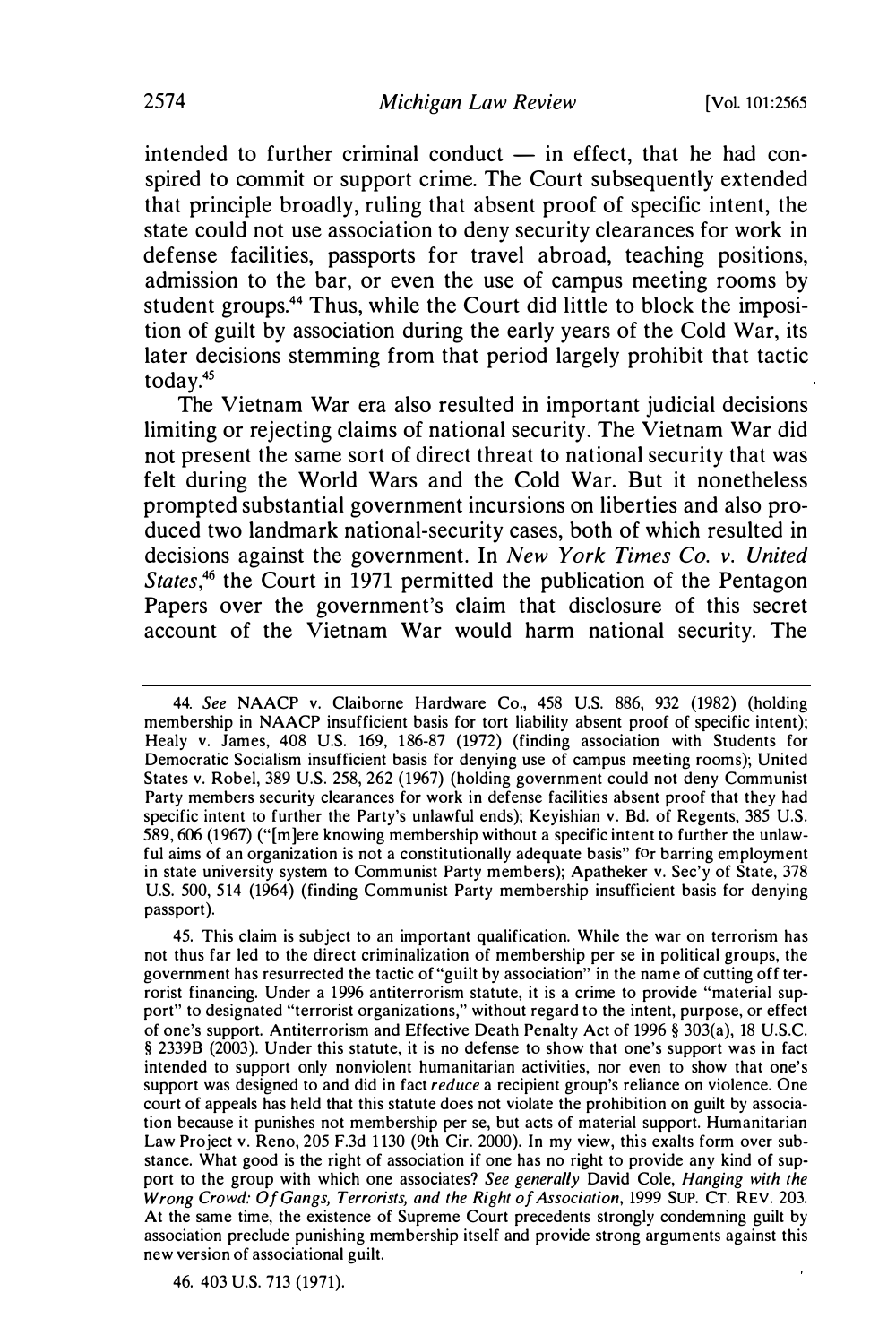following year, in United States v. United States District Court, $47$  the Court held that the Attorney General lacked power under the Constitution to authorize warrantless "domestic security" wiretaps. Both cases reflected a skepticism about claims of national security and executive prerogative, and created significant constraints on the government's ability to enforce secrecy and to conduct searches and wiretaps without probable cause of criminal activity.

The Court's decision in Korematsu provides the most conspicuous counterexample to this more optimistic take on the Court's role in reviewing national-security measures. By the time that case was decided, according to Clinton Rossiter, "the military areas had been disestablished and the relocation centers were being broken up. "48 Yet the Court upheld the internment by a vote of six to three and has never reversed the decision. Pessimists might well point to Korematsu as an example of a judicial decision having the opposite effect from that which  $\overline{I}$  have been emphasizing  $-$  as Justice Jackson warned at the time, Korematsu might well have paved the way for future inroads on civil rights and liberties in times of crisis.<sup>49</sup> But *Korematsu's* legacy suggests that Jackson's concern may have been overstated. While the decision has not been formally overruled, eight of the Supreme Court's sitting Justices have said that the case was wrongly decided.<sup>50</sup> Justice Scalia, perhaps the Court's most conservative member, has compared the decision to Dred Scott.<sup>51</sup> In short, Korematsu has not proved to be the "loaded weapon" that Justice Jackson feared. To the contrary, it has served as an object lesson in what the Court and the government ought not do in future crises.

Thus, when one takes a longer view of the role of courts in constraining emergency powers, the picture is less bleak than the conventional account admits. While most of the developments discussed above came too late to forestall civil rights and civil liberties violations when they were initially undertaken, they have the prophylactic effect of forestalling the same or similar measures in future emergencies. The judicial process is especially conducive to playing this role for several reasons. First, since emergency powers, and the disputes to which they give rise, tend to outlast the actual emergency, those powers can be reviewed by courts when the worst of the crisis is over.

<sup>47. 407</sup> U.S. 232 (1972).

<sup>48.</sup> CLINTON ROSSITER & RICHARD P. LONGAKER, THE SUPREME COURT AND THE COMMANDER IN CHIEF (1976).

<sup>49.</sup> Korematsu v. United States, 323 U.S. 214, 246 (1944) (Jackson, J., dissenting) (arguing that the principle underlying the Korematsu decision "lies about like a loaded weapon ready for the hand of any authority that can bring forward a plausible claim of an urgent need").

<sup>50.</sup> See COLE, ENEMY ALIENS, supra note 12, at 99, 261 n.42 (citing cases).

<sup>51.</sup> Stenberg v. Carhart, 530 U.S. 914, 953 (2000) (Scalia, J., dissenting).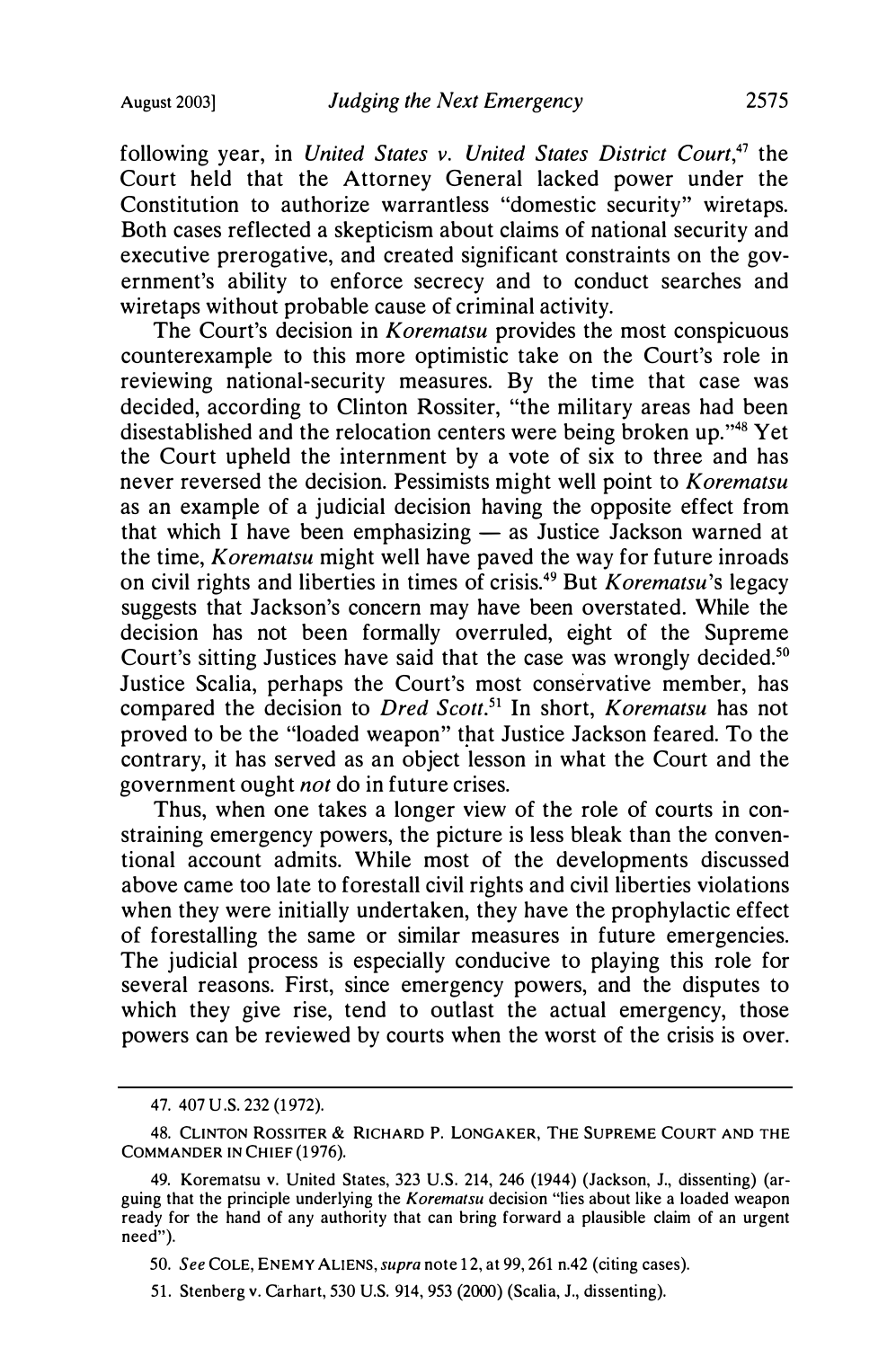l,

Thus, the Court's liberty-protective decisions in Milligan and Kahanamoku came when the wars were effectively over, and the Court's protective decisions from the Cold War period began after McCarthy had been censured and the height of anticommunist fervor had passed. The ability (and obligation) of courts to assess the legality of measures long after they have been adopted means that courts may bring more perspective to the question than those acting in the midst of the emergency.

Second, the fact that legal decisions must offer a statement of reasons that then binds future cases contributes to the judiciary's ability to exert control over the next emergency. The obligation to create and to follow precedent means that judicial decisions are likely to have a longer "shelf life" than those of other branches of government. The lawyers' ability to distinguish the current emergency from prior ones, and the current emergency measure from those previously invalidated, means that the obligation to state reasons is no guarantee of future effectiveness in protecting rights, but precedents do tend to take certain options off the table. The government could not punish antiwar speech today, for example.

Third, the common-law method facilitates a measured development of rules in the context of specific cases and permits the incorporation of lessons learned from the early and often most overreactive stages of emergencies. Once those lessons are learned and instantiated in Supreme Court decisions, they play an important role in precluding certain measures that were part of the government's arsenal in the prior emergency. In this sense, just as in Marbury, the Court's emergency-powers decisions may not help the parties immediately before it at the height of the controversy, but in the long run these decisions establish principles that are critical to checking future government abuse.

Fourth, the formalities of the judicial process mandate the creation of an official record that may facilitate reaching a just result. The conviction in Korematsu was ultimately overturned on a writ of coram nobis because Korematsu was able to show, through access to government records, that the Justice Department had misled the courts about the strength of the evidence underlying its national-security concerns. As the warrant requirement demonstrates, record-keeping requirements permit evaluation of government actions after the fact. While judicial proceedings are not necessary to impose record-keeping requirements, the highly formalized judicial process itself creates a record that may make subsequent assessments, beyond the heat of the moment, more reliable.

Fifth, and perhaps most important, federal courts are independent of the political process, and their institutional self-definition turns in significant part on that independence, especially when it comes to the interpretation and enforcement of constitutional rights. As a result,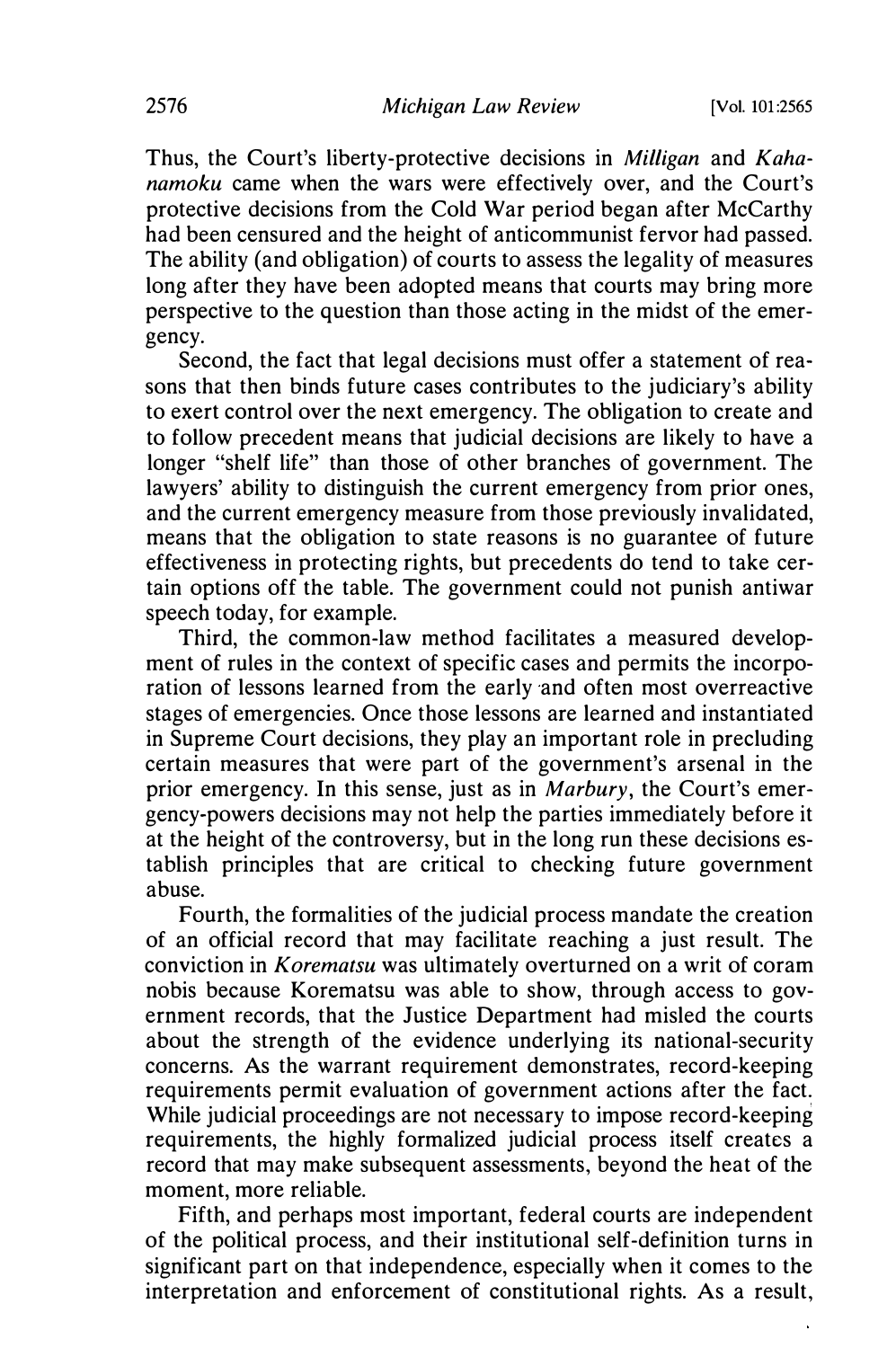they are better suited to entertain claims challenging executive action than are Congress or the executive branch itself, and more likely to take politically unpopular positions than the political branches. While, as noted above, judges, like other government officials, are likely to defer to the executive branch on matters of national security, complete deference is likely to clash with their understanding of their role as judges.

To be sure, judicial decisions are not the only forces that may constrain government actors in the next emergency. Developing cultural norms may also play a role. As noted above, Korematsu has never been formally overruled, but it is nonetheless highly unlikely that anything on the scale of the Japanese internment would happen again. The cultural condemnation of that initiative, reflected in Congress's issuance of a formal apology and restitution,<sup>52</sup> has been so powerful that the option is a nonstarter even without controlling Supreme Court law. But even here, the legislative apology followed judicial decisions nullifying the convictions on writs of coram nobis.<sup>53</sup> In addition, the formal requirements that judges give reasons that are binding on future judges means that judicial decisions are likely to play a more specific constraining function than the development of cultural norms. Indeed, John Finn has argued that the obligation to give reasons is constitutive of constitutionalism and underscores the necessity of judicial review to any meaningful system of constitutional law.<sup>54</sup> Cultural norms and political initiatives are rarely as clear-cut as a legal prohibition, and their very contestability means that they are likely to exert less restraining force than a judicial holding. Court decisions are, of course, also contestable, but generally along a narrower range of alternatives.

Thus, the conventional wisdom that courts perform poorly in crises should be qualified by the important proviso that, when viewed over time, judicial decisions do exert a constraining effect on what the government may do in the next emergency.

#### III. SEPTEMBER 11 TH AND THE COURTS

How have the courts fared since September 11th? As Judge Greenberg's comments at the oral argument in North Jersey Media Group illustrate,<sup>55</sup> the attacks of that day and the threat of future

<sup>52.</sup> See Civil Liberties Act of 1988, Pub. L. No. 100-383, 102 Stat. 903.

<sup>53.</sup> See supra note 26.

<sup>54.</sup> JOHN E. FINN, CONSTITUTIONS IN CRISIS: POLITICAL VIOLENCE AND THE RULE OF LAW 33 (1991) ("Some type of constitutional review is a constitutive element of constitutionalism, for the activity of review, the very possibility of review, is predicated upon the necessity to produce reasons in support of action taken.").

<sup>55.</sup> See Arguments Made on Deportation Hearing Regs, supra note 30.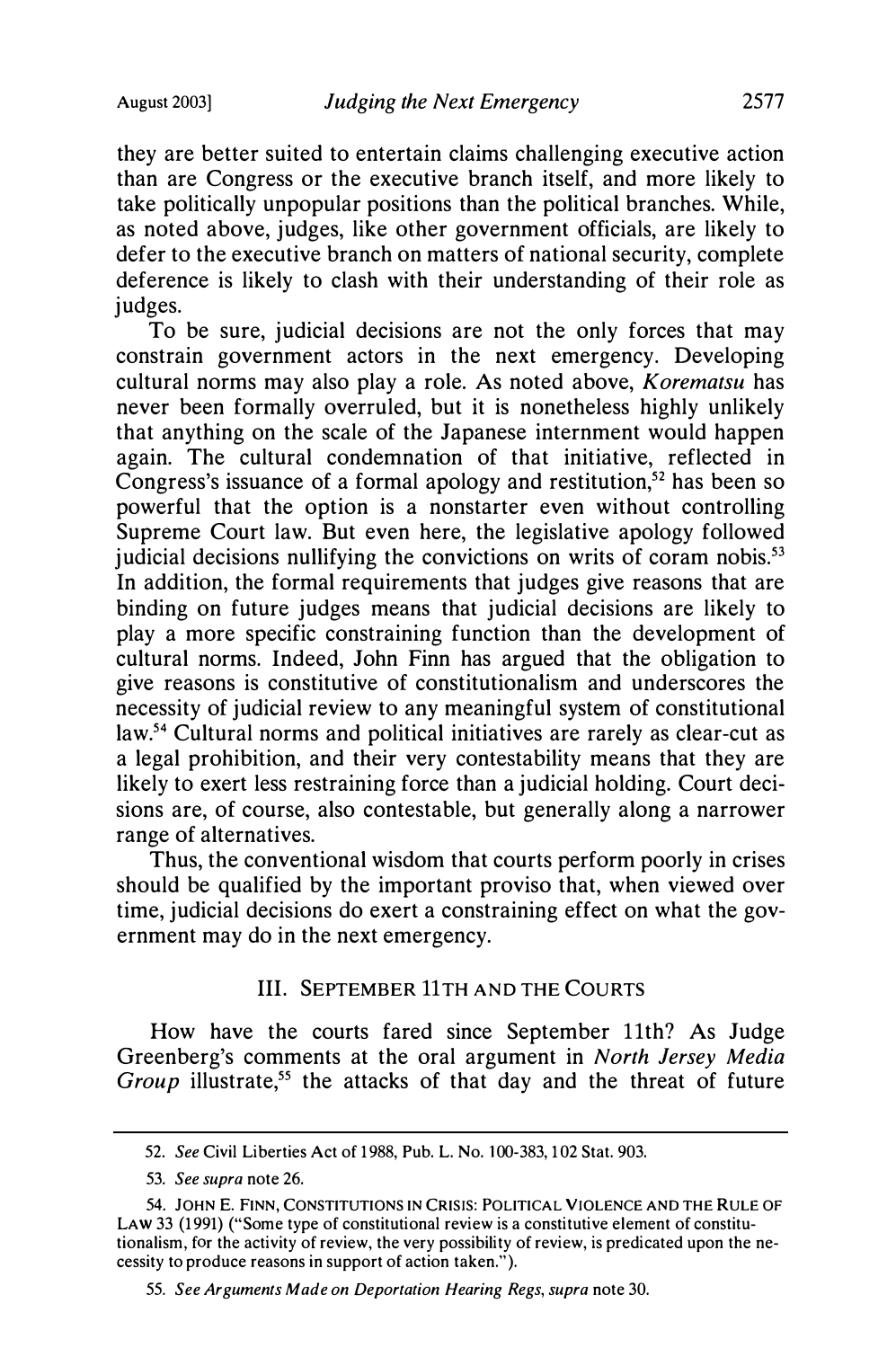catastrophes place tremendous pressure on judges. Nonetheless, a surprising number of judicial decisions initially upheld claims of constitutional rights against official antiterrorist measures. As time went on, the picture began to look more familiar, as courts increasingly deferred to government claims of national security. As of this writing, the Supreme Court has yet to weigh in, and therefore all judgments are necessarily preliminary.

Nonetheless, given the history of judicial deference in times of crisis, the early decisions were quite stunning. In Center for National Security Studies v. United States Department of Justice,<sup>56</sup> a federal district court ruled that the Justice Department's secret arrests of hundreds of persons detained in a preventive detention campaign after September 11th violated the Freedom of Information Act ("FOIA"), and ordered the government to disclose the detainees' names.

In several cases challenging the government's related practice of closing to the public all immigration proceedings involving detainees connected to the September 11th investigations, two district courts ruled that this practice violated the First Amendment right of access of the public,<sup>57</sup> and one court ruled that it also violated a detainee's Fifth Amendment due process right to a public hearing.<sup>58</sup> The United States Court of Appeals for the Sixth Circuit unanimously affirmed one of the First Amendment rulings, writing that "democracies die behind closed doors. "59

A federal district judge in New York reviewing the government's treatment of a September 11th suspect, Osama Awadallah, issued a pair of rulings lambasting the government's tactics.<sup>60</sup> The judge ruled that the government had abused the "material witness" statute<sup>61</sup> by employing it to hold a witness for a grand jury proceeding rather than for a criminal trial, had lied to obtain the material witness warrant, and had physically abused Awadallah while in custody. The court dismissed all charges against Awadallah, and ordered his release.

A district court ruled in October 2001 that a federal statute making it a crime to provide "personnel" and "training" to designated "foreign terrorist organizations"62 was unconstitutionally vague, reasoning

<sup>56. 215</sup> F. Supp. 2d 94 (D.D.C. 2002), modified, 331 F.3d 918 (D.C. Cir. 2003).

<sup>57.</sup> Detroit Free Press v. Ashcroft, 195 F. Supp. 2d 948 (E.D. Mich. 2002), aff d, 303 F.3d 681 (6th Cir. 2002); N. Jersey Media Group v. Ashcroft, 205 F. Supp. 2d 288 (D.N.J. 2002), rev'd, 308 F.3d 198 (3d Cir. 2002).

<sup>58.</sup> Haddad v. Ashcroft, 221 F. Supp. 2d 799 (E.D. Mich. 2002).

<sup>59.</sup> Detroit Free Press v. Ashcroft, 303 F.3d 681 (6th Cir. 2002).

<sup>60.</sup> United States v. Awadallah, 202 F. Supp. 2d 55 (S.D.N.Y. 2002), rev'd, 349 F.3d 42 (2d Cir. 2003); United States v. Awadallah, 202 F. Supp. 2d 82 (S.D.N.Y. 2002), rev'd, 349 F.3d 42 (2d Cir. 2003).

<sup>61. 18</sup> u.s.c. § 3144 (2000).

<sup>62. 18</sup> U.S.C. § 2339B (2000).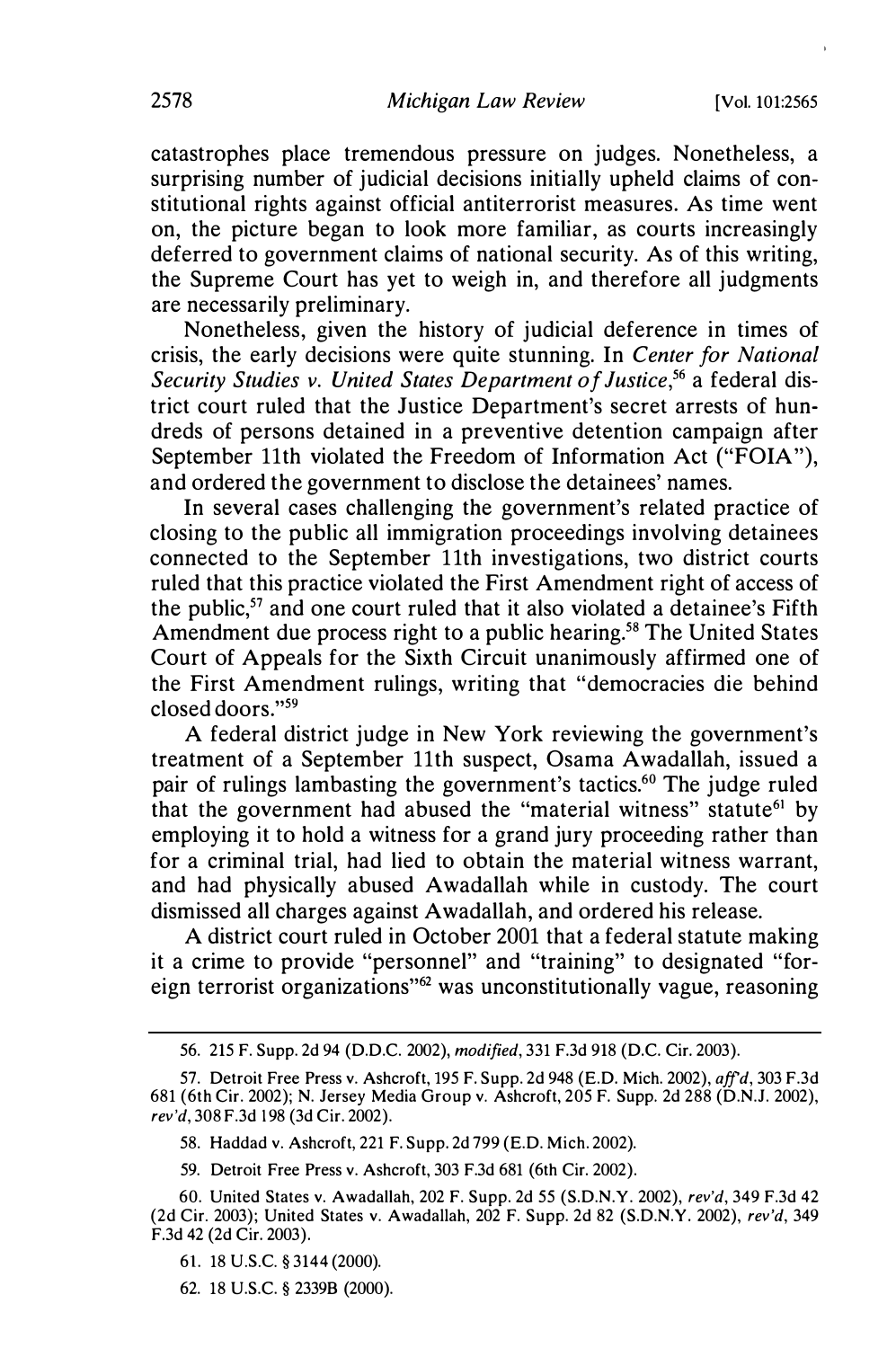that these terms appear to prohibit clearly protected First Amendment activity on behalf of disfavored organizations. $63$  In December 2003, the Court of Appeals for the Ninth Circuit unanimously affirmed that decision and also ruled, by a two to one vote, that in order to satisfy due process, a mens rea requirement must be read into the material support statute.<sup>64</sup> In January 2004, a district court in a related case declared unconstitutional a USA PATRIOT Act provision criminalizing the provision of "expert advice and assistance" to terrorist groups.65 These provisions have proved to be the linchpin of the government's domestic war on terrorism.<sup>66</sup> In August 2003, another federal judge declared unconstitutional the ban on providing "personnel" and "communications" to terrorist organizations, in one of the Justice Department's most highly publicized post-September 11th antiterrorist prosecutions, against the lawyer and translators for Sheikh Omar Abdel Rahman.<sup>67</sup>

In May 2002, the federal judges authorized to issue warrants for searches and electronic wiretaps under the Foreign Intelligence Surveillance Act ("FISA"),<sup>68</sup> sitting as one court, ruled that the minimization provisions of that statute barred criminal prosecutors from directing foreign intelligence investigations and applications for warrants.<sup>69</sup> The court cited numerous problems it had experienced under the statute, including the fact that the government had on seventy-five prior occasions provided the court with misleading or inaccurate information.70

The district courts hearing challenges to the detentions of American citizens Yaser Hamdi and Jose Padilla, who were being held as "enemy combatants," also rejected sweeping assertions that the detainees had no right to see a lawyer or to obtain judicial review of their detentions. In Hamdi, District Judge Robert G. Doumar rejected the government's position that habeas corpus review was unavailable, insisted that judicial review was required, and sharply dismissed the

66. See COLE, ENEMY ALIENS, supra note 12, at 75-76, 256 n.11.

<sup>63.</sup> Humanitarian Law Project v. Reno, No. CV 98-1971 ABC (BQRx), 2001 U.S. Dist. LEXIS 16729 (C.D. Cal. Oct. 3, 2001), modified sub nom. Humanitarian Law Project v. U.S. Dep't of Justice, No. 02-55082, 2003 U.S. App. LEXIS 24305 (9th Cir. Dec. 3, 2003).

<sup>64.</sup> Humanitarian Law Project v. U.S. Dep't of Justice, No. 02-55082, 2003 U.S. App. LEXIS 24305 (9th Cir. Dec. 3, 2003).

<sup>65.</sup> Humanitarian Law Project v. Ashcroft, No. CV-03-6107, 2004 U.S. Dist. LEXIS 926 (U.S. Jan. 22, 2004).

<sup>67.</sup> United States v. Sattar, No. 02 Cr. 395 (JGK), 2003 U.S. Dist. LEXIS 12531 (S.D.N.Y. July 22, 2003).

<sup>68.</sup> so u.s.c. §§ 1801-1863 (2000).

<sup>69.</sup> In re All Matters Submitted to the Foreign Intelligence Surveillance Court, 218 F. Supp. 2d 611 (U.S. Foreign Intelligence Surveillance Ct. 2002).

<sup>70.</sup> Id. at 620.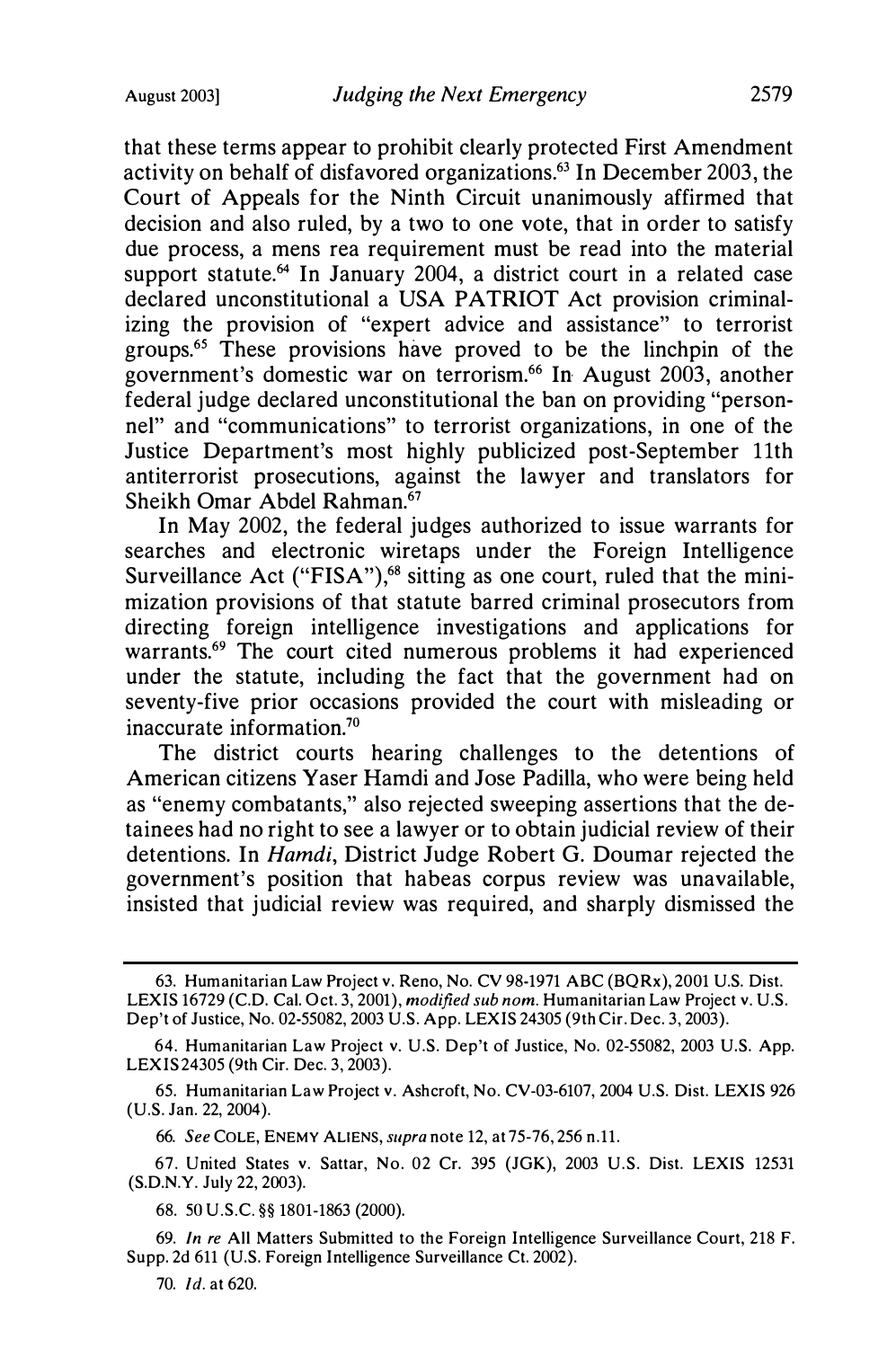government's submission of a two-page declaration from a government bureaucrat based on unidentified hearsay as insufficient to establish the propriety of detaining Hamdi.<sup>71</sup> In an early appeal, the United States Court of Appeals for the Fourth Circuit, the most conservative federal appellate court in the nation, similarly rejected the government's "sweeping contention" that the President could, without judicial review, designate citizens as enemy combatants and hold them indefinitely.<sup>72</sup>

The district court hearing a habeas action on behalf of Padilla similarly ruled that it could review the legality of the detention. And over strong objections from the military, the court also ordered that Padilla, who has been held incommunicado, must be granted access to his attorney for purposes of challenging his detention.<sup>73</sup> On appeal, the U.S. Court of Appeals for the Second Circuit went even further, ruling that the President lacked any authority to hold citizens as enemy combatants absent express authorization from Congress.<sup>74</sup>

In December 2003, the United States Court of Appeals for the Ninth Circuit ruled that the foreign nationals held as enemy combatants in Guantanamo Bay, Cuba, have a right to seek habeas corpus review in federal court of the legality of their detentions.<sup>75</sup> Several other lower courts had previously held to the contrary, but in November 2003, the Supreme Court granted review of two such lower court decisions over the opposition of the executive branch.<sup>76</sup> In January 2004, the Court also agreed to hear Yaser Hamdi's claims that he was being held unlawfully as an enemy combatant, again over the opposition of the executive branch, which had urged the Court to deny certiorari.77 Thus, in an area where the administration initially asserted unilateral authority to detain, unreviewable by the courts, the Supreme Court has now agreed to exercise review. What that review will consist of remains to be seen, of course. But the very fact that the Court agreed to hear the cases over the executive branch's opposition is significant.

74. Padilla v. Rumsfeld, 352 F.3d 695 (2d Cir. 2003).

75. Gherebi v. Bush, No. 03-55785, 2003 U.S. App. LEXIS 25625 (9th Cir. Dec. 18, 2003).

76. Al Odah v. United States, No. 03-343, 124 S. Ct. 534 , 2003 WL 22070725 (U.S. Nov. 10, 2003) (granting certiorari).

77. Hamdi v. Rumsfeld, No. 03-6696, 124 S. Ct. 981, 2004 WL 42546 (U.S. Jan. 9, 2004) (granting certiorari).

<sup>71.</sup> Hamdi v. Rumsfeld, 243 F. Supp. 2d 527 (E.D. Va. 2002), rev'd, 316 F.3d 450 (4th Cir. 2002).

<sup>72.</sup> Hamdi v. Rumsfeld, 296 F.3d 278, 283 (4th Cir. 2002).

<sup>73.</sup> Padilla v. Bush, 233 F. Supp. 2d 564 (S.D.N.Y. 2002); see also Padilla v. Rumsfeld, 243 F. Supp. 2d 42 (S.D.N.Y. 2003) (reaffirming earlier decision and denying motion for reconsideration).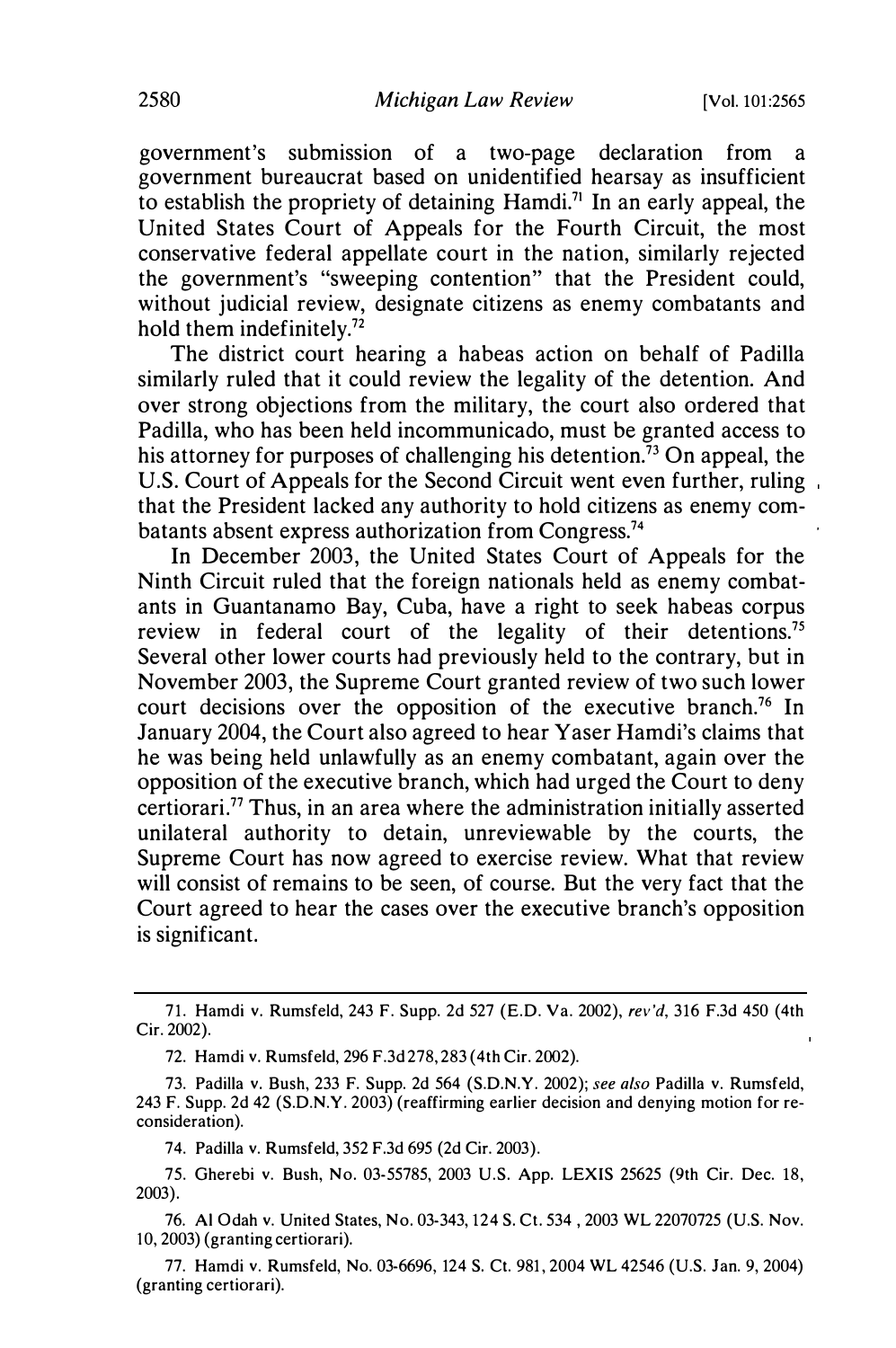In two of the most prominent prosecutions in the war on terrorism, those charging French citizen Zacarias Moussaoui with involvement in the September 11th conspiracy and American citizen John Walker Lindh with aiding Al Qaeda and conspiring to kill Americans, federal courts ruled, again over strenuous objections from the government, that the defendants must be granted access to enemy combatant detainees who allegedly had exculpatory evidence about the defendants.<sup>78</sup> Shortly after the district court in the *Lindh* case issued that ruling, the government agreed to drop all terrorism charges in exchange for a plea of guilty to a lesser charge.<sup>79</sup> In the *Moussaoui* case, the government has appealed the district court's ruling and has suggested that if it does not prevail, it may remove Moussaoui's case from the criminal process to a military tribunal. $80$ 

Four federal judges have declared unconstitutional a regulation issued shortly after September 11th that gives immigration "prosecutors," or district directors, the power to keep a foreign national in custody when the immigration judge presiding over the case has found no basis for detention and ordered release on bond.<sup>81</sup> All four courts found that the regulation violated due process by permitting preventive detention where no showing of flight risk or danger to the community had been made.

These decisions suggest an increasing willingness on the part of judges to question broad assertions of national security. At the same time, other decisions, including subsequent decisions in several of the same cases, fit the more traditional model of deference. The Court of Appeals for the Third Circuit upheld the blanket closure of immigration hearings, $82$  and the Supreme Court denied a petition for certiorari. $83$  A specially convened court of appeals, after entertaining a one-sided secret appeal by the government, reversed the unanimous decision of the FISA judges imposing limits on criminal prosecutors' role in PISA investigations and also ruled that the USA PATRIOT

82. N. Jersey Media Group, Inc. v. Ashcroft, 308 F.3d 198 (3d Cir. 2002), cert. denied, 123 S. Ct. 2215 (2003).

83. 123 S. Ct. 2215 (2003).

<sup>78.</sup> See United States v. Moussaoui, 333 F.3d 509 (4th Cir. 2003); Katherine Q. Seelye, War on Terror Makes for Odd Twists in Justice System, N.Y. TIMES, June 23, 2002, at Al6.

<sup>79.</sup> United States v. Lindh, 227 F. Supp. 2d 565 (E.D. Va. 2002); Jane Mayer, Lost in the Jihad: Why Did the Government's Case Against John Walker Lindh Collapse?, NEW YORKER, Mar. 10, 2003, at 50.

<sup>80.</sup> Toni Locy, Moussaoui Clash Tests Future of Terror Trials, USA TODAY, July 21, 2003, at 2A; Susan Schmidt, Prosecution of Moussaoui Nears a Crossroad: Facing Demands for Witness Testimony, Government May Turn Suspect Over to U.S. Military, WASH. POST, Jan. 21, 2003, at A8.

<sup>81.</sup> Ashley v. Ridge, 288 F. Supp. 2d 662 (D.N.J. 2003); Uritsky v. Ridge, 286 F. Supp. 2d 842 (E.D. Mich. 2003); Bezmen v. Ashcroft, 245 F. Supp. 2d 446 (D. Conn. 2003); Almonte-Vargas v. Elwood, No. 02-CV-2666, 2002 U.S. Dist. LEXIS 12387 (E.D. Pa. June 28, 2002).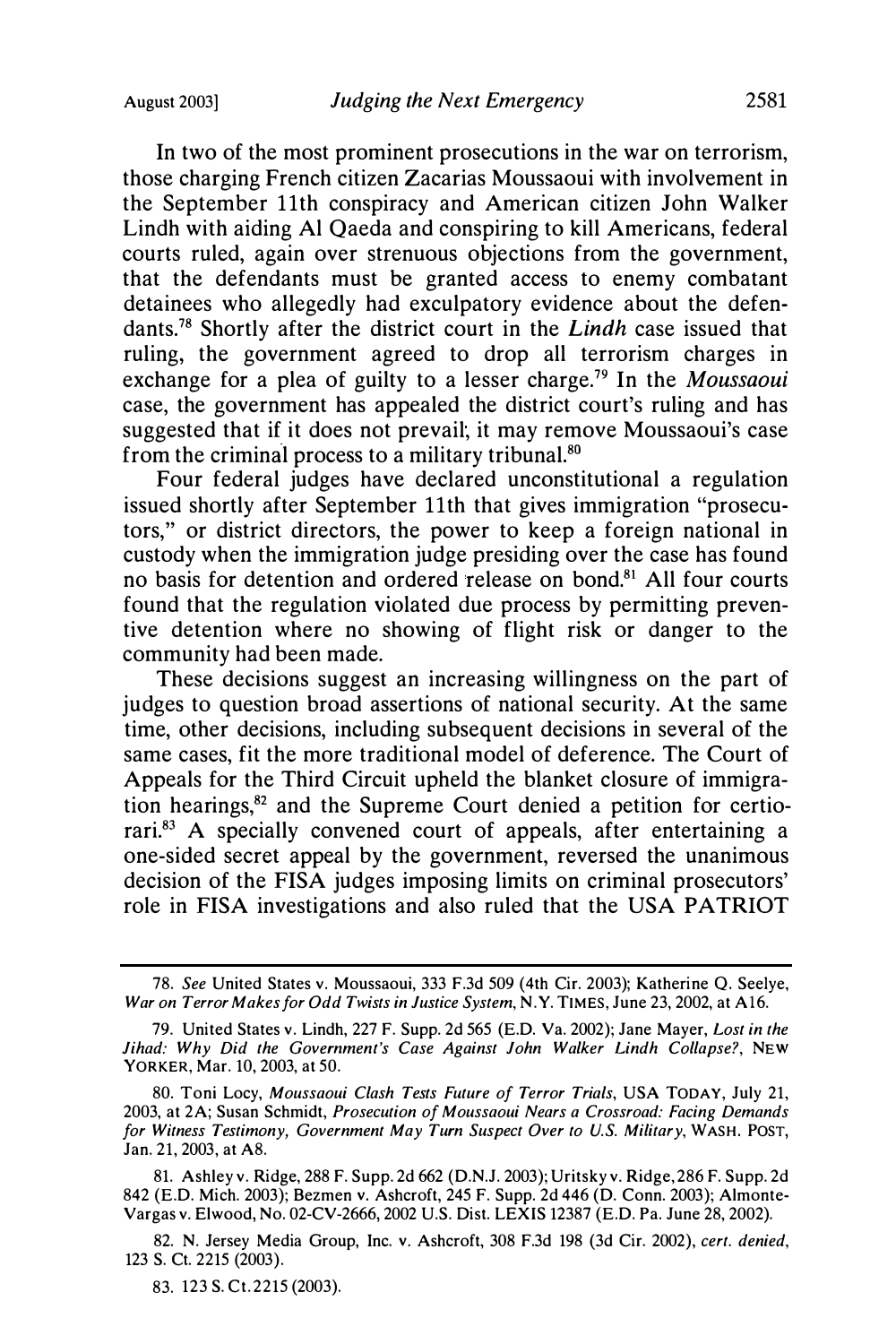Act's expansion of FISA posed no Fourth Amendment problems.<sup>84</sup> Again, the Supreme Court denied review.85

The Fourth Circuit in a later appeal in the *Hamdi* case essentially gave the government what the court earlier said it would not counte $n$  nance  $-$  the power to detain without any meaningful judicial review. The Fourth Circuit upheld Hamdi's detention on the basis of nothing . more than what it characterized as the "undisputed" fact that Hamdi had been captured on the battlefield abroad and refused to allow Hamdi to participate in the review.<sup>86</sup> (The court did not explain how the circumstances of Hamdi's capture could be disputed or undisputed when Hamdi was unable to participate in the proceeding, and the lawyers representing his interests had no basis for knowing where he was captured).

And with the exception of the Ninth Circuit's decision in Gherebi, federal courts have refused even to consider habeas corpus petitions challenging the detention of foreign enemy combatants at Guantanamo Bay, although the Supreme Court has agreed to review the threshold jurisdictional question on whether the courts have any power to entertain the habeas claims.<sup>87</sup>

After the Awadallah decision,<sup>88</sup> another judge in the same federal district ruled that the material witness statute was properly employed to detain witnesses to testify in grand jury proceedings and was not limited to criminal cases.<sup>89</sup> The Court of Appeals for the Second Circuit subsequently reversed the lower court decision in Awadallah and reinstated the perjury charges against Awadallah.<sup>90</sup>

The Court of Appeals for the D.C. Circuit reversed the FOIA decision requiring disclosure of the names of the September 11th detainees, over a spirited dissent by Judge David Tatel.<sup>91</sup> Finally, the federal courts have uniformly dismissed constitutional concerns raised by two Muslim charities whose assets have been frozen on vague

88. United States v. Awadallah, 202 F. Supp. 2d 17 (S.D.N.Y. 2002), rev'd 349 F.3d 42 (2d Cir. 2003).

89. Jn re the Application of the United States for a Material Witness Warrant, 213 F. Supp. 2d 287 (S.D.N.Y. 2002).

90. Awadallah, 349 F.3d 42 (2d Cir. 2003).

91. Ctr. for Nat'! Sec. Studies v. U.S. Dep't of Justice, 331 F.3d 918 (D.C. Cir. 2003), cert. denied, 124 S. Ct. 1041 (2004).

<sup>84.</sup> Jn re Sealed Case No. 02-001, 310 F.3d 717 (U.S. Foreign Intelligence Surveillance Ct. of Review 2002).

<sup>85.</sup> ACLU v. United States, 538 U.S. 920 (2003).

<sup>86.</sup> Hamdi v. Rumsfeld, 316 F.3d 450 (4th Cir. 2002), cert. granted, 124 S. Ct. 981 (2004).

<sup>87.</sup> See, e.g., Al Odah v. United States, 321 F.3d 1134 (D.C. Cir. 2003), cert. granted, 124 S. Ct. 534 (2003); Coalition of Clergy v. Bush, 310 F.3d 1153 (9th Cir. 2002), *cert. denied*, 123<br>S. Ct. 2073 (2003).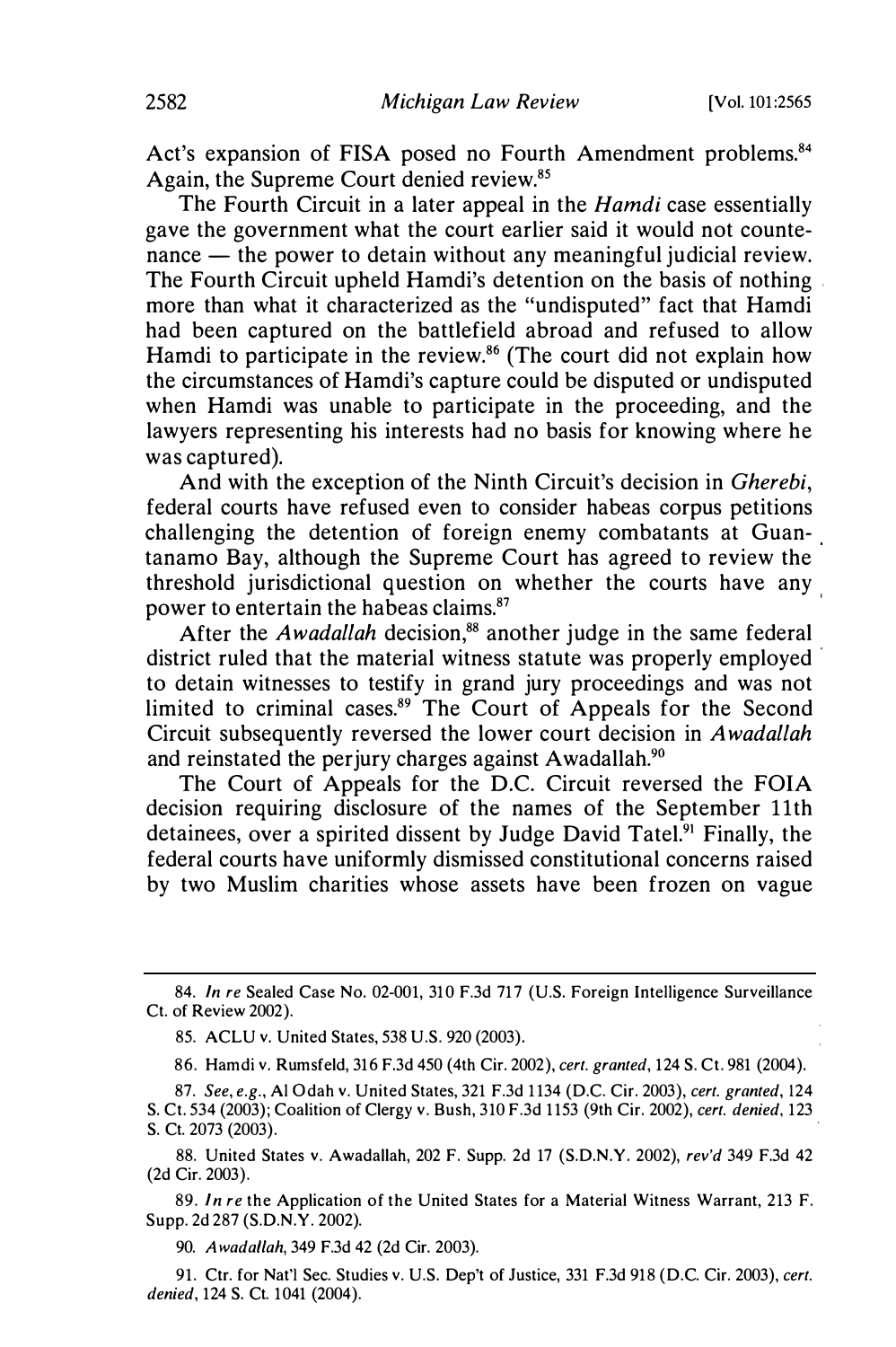charges of support for terrorism under the International Emergency Economic Powers Act.<sup>92</sup>

It is too early to draw firm conclusions regarding the role of courts in the war on terrorism; we are, after all, still in the initial stages of this crisis, when courts are historically deferential, and the Supreme Court has not yet weighed in. The lower courts' greater willingness to challenge the government's national-security assertions may reflect the fact that the buck does not stop with those courts; any ruling against the government in this area is likely to be but one stop along the road to appeal. The Supreme Court was able to reach the result it did in Marbury in part because it left the President with nothing to defy, and thereby created the space to announce its doctrine of judicial supremacy. So, too, a district court decision on a matter of national security is unlikely to be the judiciary's last word, and therefore it may be easier for a district court to rule against the government's nationalsecurity assertions. The further up the appellate chain, the more likely a judicial decision will be determinative, and consequently, the more pressure judges may feel to uphold the government's actions.

Cultural factors may also play a role in the marginally increased willingness of courts to question the government's national-security initiatives. As Jack Goldsmith and Cass Sunstein have argued, President Bush's order authorizing military tribunals sparked a much more critical public reaction than did President Franklin Delano Roosevelt's use of military tribunals during World War II.93 They attribute the change to an increasing distrust of government in the wake of Vietnam and Watergate, and to a "massively strengthened commitment to individual rights" in our constitutional law.<sup>94</sup>

Without a doubt, the Vietnam era, and especially the revelations of FBI abuses targeted at antiwar and civil rights protesters during that period, effected a seismic shift in public and judicial attitudes toward executive power and national-security claims.<sup>95</sup> Before Vietnam, J. Edgar Hoover was a national hero; today his name is shorthand for politically motivated government repression. The abuses of COINTELPRO, including extensive wiretapping of Dr. Martin Luther

93. Jack Goldsmith & Cass R. Sunstein, Military Tribunals and Legal Culture: What a Difference Sixty Years Makes, 19 CONST. COMM. 261 (2003).

<sup>92.</sup> See Holy Land Found. for Relief & Dev. v. Ashcroft, 219 F. Supp. 2d 57 (D.D.C. 2002), aff d, 333 F.3d 156 (D.C. Cir. 2003); Global Relief Found., Inc. v. O'Neill, 207 F. Supp. 2d 779 (N.D. Ill. 2002), aff'd, 315 F.3d 748 (7th Cir. 2002), cert. denied sub nom. Global Relief Found., Inc. v. Snow, 124 S. Ct. 531 (2003).

<sup>94.</sup> Id. at 282.

<sup>95.</sup> See generally SUPPLEMENTARY DETAILED STAFF REPORTS ON INTELLIGENCE ACTIVITIES AND THE RIGHTS OF AMERICANS, BOOK III, FINAL REPORT OF THE SELECT COMM. TO STUDY GOVERNMENTAL OPERATIONS WITH RESPECT TO INTELLIGENCE ACTIVITIES, S. REP. No. 94-755 (1976); FRANK DONNER, THE AGE OF SURVEILLANCE: THE AIMS AND METHODS OF AMERICA'S POLITICAL INTELLIGENCE SYSTEM (1980).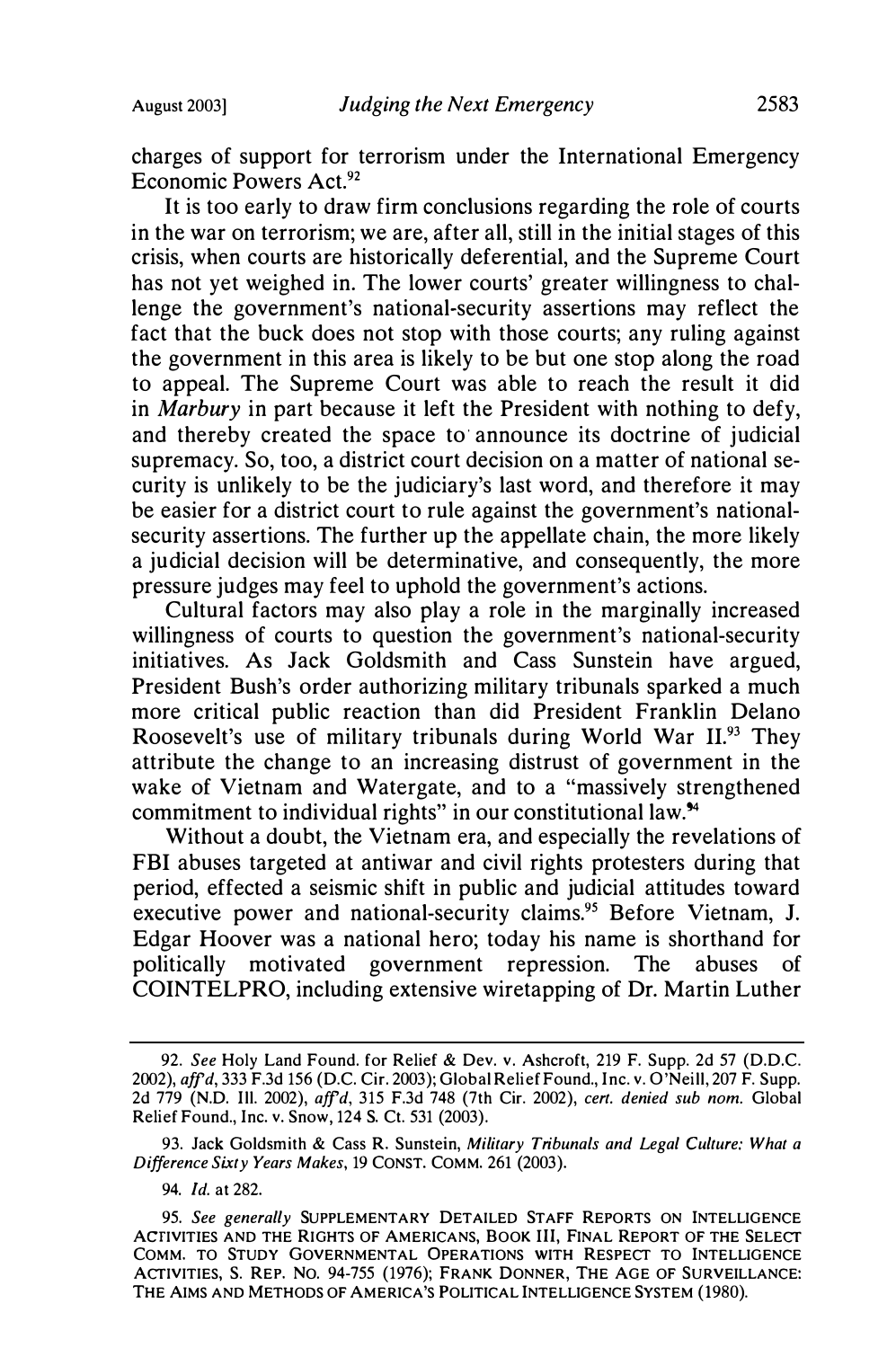King, Jr., infiltration and disruption of lawful political organizations through "dirty tricks," secret warrantless searches, and the compiling of extensive records on the Bureau's critics, all undertaken under the rubric of "national security," have given the public and the media good reason to be skeptical about assertions of unchecked executive power.

Significantly, the Supreme Court itself took part in that transformation, as it permitted the publication of the Pentagon Papers,<sup>96</sup> held unconstitutional warrantless "domestic security" wiretaps,  $97$  and rejected President Nixon's broad assertions of executive privilege in connection with the Watergate prosecutions.<sup>98</sup> In each of these cases, the Court stood up to the government, and its public reputation was enhanced as a result. That experience may well play a role in the courts' apparently greater willingness to challenge the government in the current era.<sup>99</sup>

A third factor may be the dramatically increased presence of human rights, civil rights, civil liberties, and immigrants' rights groups. · During the Cold War, for example, the American Civil Liberties Union, the organization one might expect to be defending the Communists, was busy purging itself of Communists.<sup>100</sup> The National Lawyers Guild was one of the few legal organizations to defend Communists' rights, and the Attorney General and the Director of the FBI targeted it as a Communist front organization for its efforts.<sup>101</sup>

Today, by contrast, the ACLU has been a vigorous defender of civil liberties, and it stands among a broad spectrum of organizations and institutions that have spoken out for the need to respect civil liberties in the war on terrorism. These include human rights organizations such as Amnesty International, Human Rights Watch, and the Lawyers' Committee for Human Rights; civil liberties and civil rights groups such as the Center for Constitutional Rights, the National Lawyers Guild, the National Committee to Protect Political Freedom, and the Center for National Security Studies; immigrants' rights and ethnicity-based groups such as the American-Arab

100. See SAMUEL WALKER, IN DEFENSE OF AMERICAN LIBERTIES: A HISTORY OF THE ACLU 173-216 (1990).

101. Id. at 177, 264-65; see also ROBERT JUSTIN GOLDSTEIN, POLITICAL REPRESSION IN MODERN AMERICA: FROM 1870 TO THE PRESENT 364 (1978); ATHAN G. THEOHARIS & JOHN STUART Cox, THE BULL: J. EDGAR HOOVER AND THE GREAT AMERICAN INQUISITION 218-19 (1988).

<sup>96.</sup> New York Times Co. v. United States, 403 U.S. 713 (1971).

<sup>97.</sup> United States v. U.S. District Court, 407 U.S. 232 (1972).

<sup>98.</sup> United States v. Nixon, 418 U.S. 683 (1974).

<sup>99.</sup> Coincidentally, the district court judge who initially barred the use of "domestic security" wiretaps, Judge Damon Keith, also wrote the decision for the Court of Appeals for the Sixth Circuit declaring unconstitutional John Ashcroft's blanket closure of immigration hearings.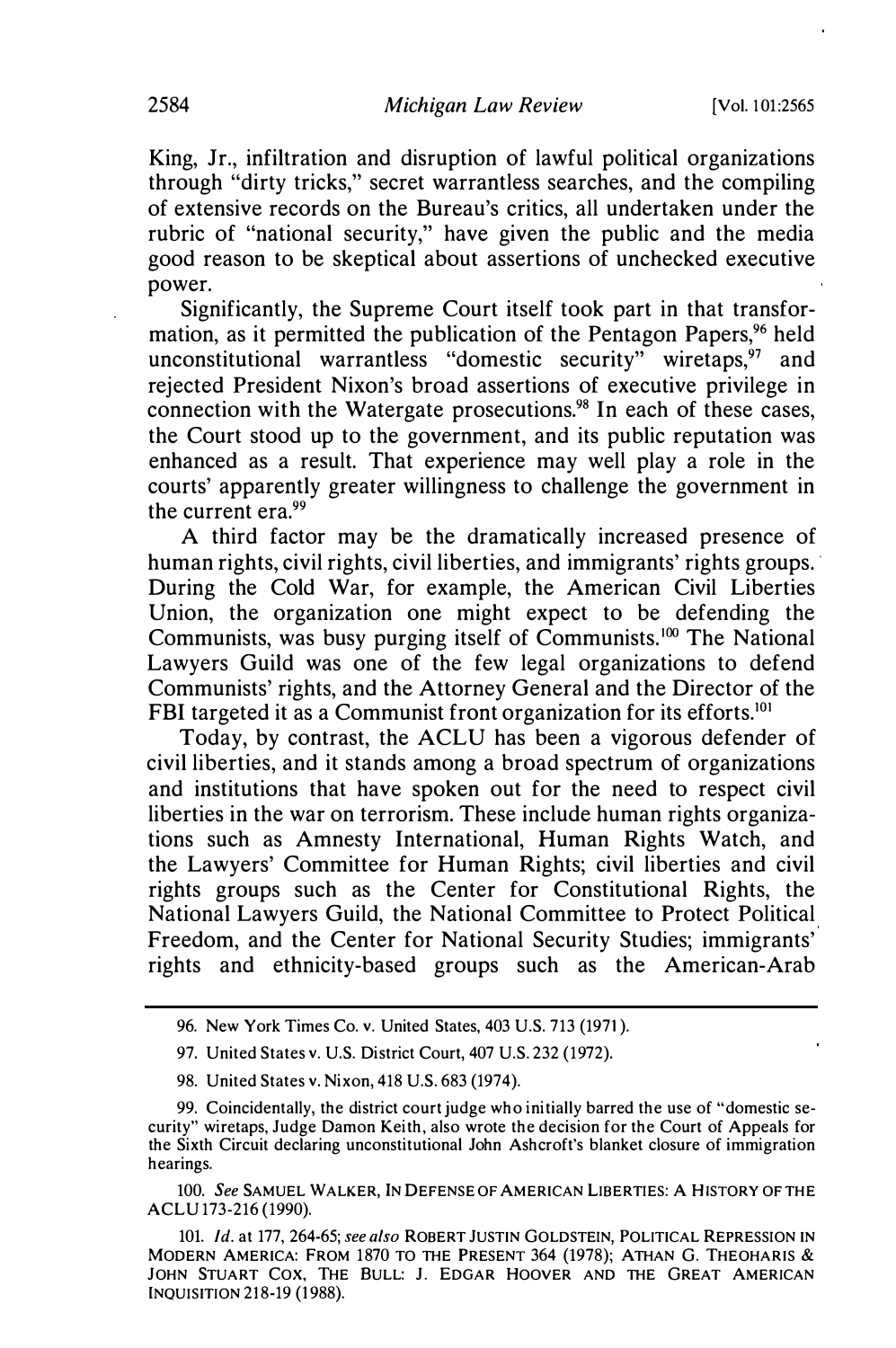Anti-Discrimination Committee, the American Immigration Lawyers' Association, the Asian American Legal Defense Fund, the National Immigration Forum, and the Japanese American Citizens League; grassroots organizing groups such as the Bill of Rights Defense Committees; religious groups such as the Muslim Public Affairs Council and the Council on American Islamic Relations; electronic privacy-focused groups such as the Center for Democracy and Technology and the Electronic Privacy Information Center; and libertarian organizations such as the Cato Institute. Most of these groups did not even exist during the Cold War. Their active and vocal presence today creates opportunities for grassroots involvement and education; generates reports and press releases on civil liberties abuses; gives voice to those who would otherwise be voiceless; and brings both domestic and international media attention to the government's excesses.102 That in turn affects the broader culture of concern about rights, which may lead courts to be more attentive than they might otherwise be to concerns on the liberty side of the securityliberty balance.

In short, while courts remain no panacea, we ought not dismiss them too quickly, as they have the potential to play a critical role in checking emergency powers.

#### IV. AN UNTIMELY PROPOSAL

Despite these developments, some commentators have recently argued that the Constitution and, by extension, the courts ought not play much of a role at all in restricting the government's emergency powers. Professors Oren Gross and Mark Tushnet have each proposed that in light of the failure of constitutional constraints to limit executive action during emergencies, it might be better to recognize explicitly the validity of extraconstitutional measures during emergencies, or put differently, to acknowledge that emergency powers are not governed by the Constitution.<sup>103</sup> Both do so in large part to avoid tainting

<sup>102.</sup> One initiative in particular has appeared to be especially influential. Soon after the USA PATRIOT Act was enacted, the Bill of Rights Defense Committee formed to pursue a grassroots strategy of getting local towns and counties to adopt resolutions condemning the civil liberties abuses of the Patriot Act. As of February 2004, 242 jurisdictions had adopted such resolutions, including three states — Hawaii, Alaska, and Vermont — and several major cities, including Chicago, Philadelphia, Detroit, Baltimore, San Francisco, and Albuquerque. See Bill of Rights Def. Comm., http://www.bordc.org (last updated Feb. 6, 2004). The initiative appears to have shifted public views toward the Patriot Act, prompting the Attorney General to launch an unprecedented speaking tour to seek to defend the Act. See David Cole, On the Road with Ashcroft, NATION, Sept. 22, 2003, at 22.

<sup>103.</sup> Gross, supra note 14; Tushnet, supra note 14. Professor George Alexander before them made a similar argument, contending that because courts perform poorly in emergencies, they should not get involved at all, and "redress must be achieved politically if it is to be effective." George J. Alexander, The Illusory Protection of Human Rights by National Courts During Periods of Emergency, 5 HUM. RTS. L.J. 1, 27, 65 (1984).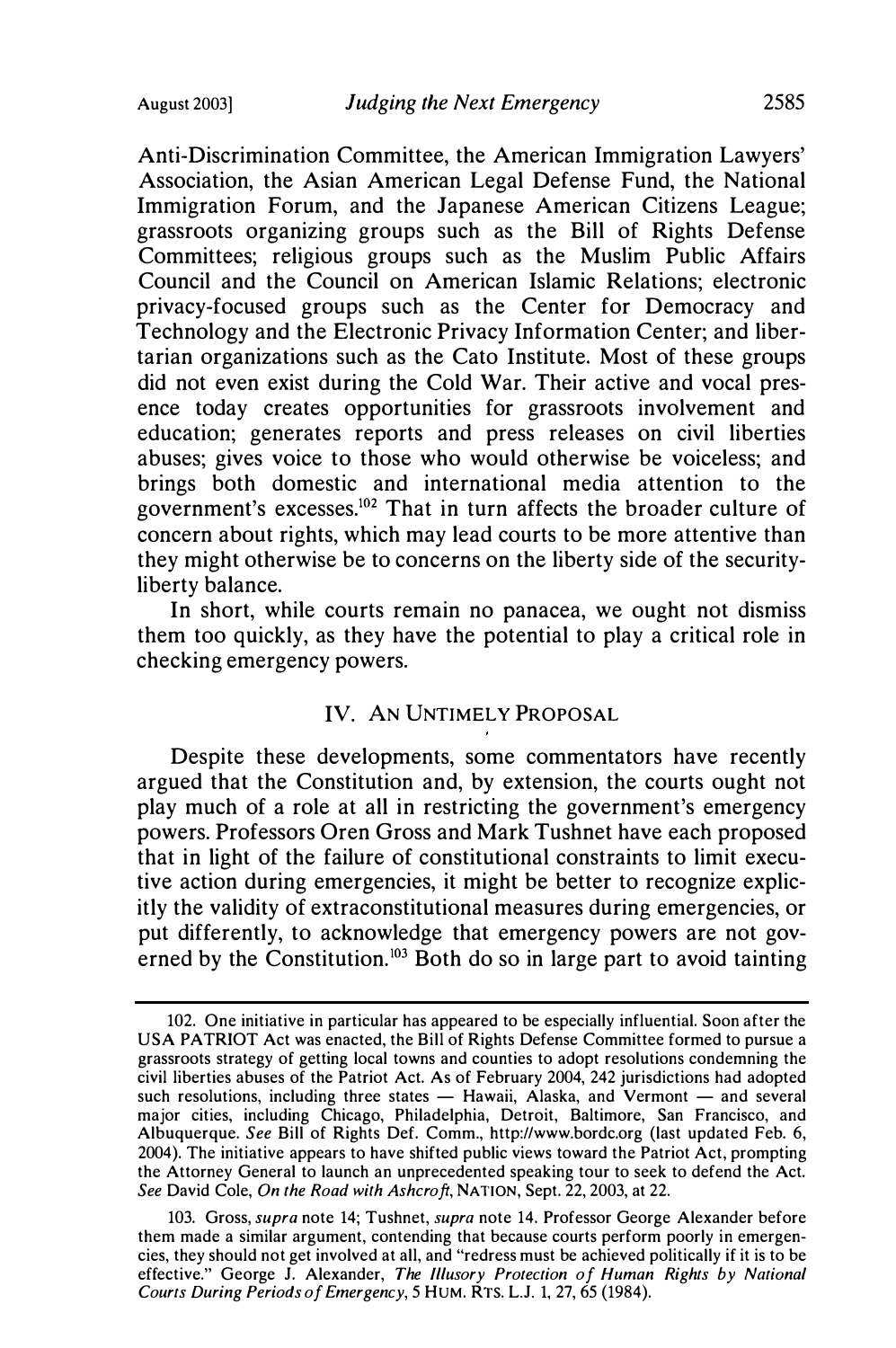constitutional law for ordinary times with decisions rendered on the exercise of emergency authorities. Justice Jackson warned of precisely such danger in his dissent in Korematsu. He maintained that as threatening to liberty as the military order establishing Japanese internment was, "a judicial construction of the due process clause that will sustain this order is a far more subtle blow to liberty than the promulgation of the order itself."104 He reasoned that the military order would last only so long as the emergency and could be lifted by a subsequent commander, but that

once a judicial opinion rationalizes such an order to show that it conforms to the Constitution, or rather rationalizes the Constitution to show that the Constitution sanctions such an order, the Court for all time has validated the principle of racial discrimination in criminal procedure and of transplanting American citizens.<sup>105</sup>

Justice Jackson's proposal was in fact far more modest than his critique. He argued that the civil courts ought not play a role in enforcing military orders.<sup>106</sup> Korematsu's case arose from a criminal prosecution in civil court for violating the military's exclusion order, and Justice Jackson would have reversed the conviction on the ground that civilian courts ought not dirty their hands with the military's business. But Jackson's proposal is as ineffectual as it is modest. It would have resolved Korematsu's case, but it would not have removed civilian courts from the business of reviewing the legality of military detention. Other detainees might well have filed habeas corpus actions challenging the validity of their detention. Unless Justice Jackson was prepared to say that the courts could unilaterally suspend the writ of habeas corpus for any military detention, he could not have avoided the necessity of passing judgment on the military's actions.

Mark Tushnet, in a thoughtful article provocatively titled Defending Korematsu?,<sup>107</sup> cites Jackson's observations but takes them one step further. Not content with Jackson's prescription, Tushnet argues much more broadly for affirmative recognition of extraconstitutional emergency powers: "it is better to have emergency powers exercised in an extraconstitutional way, so that everyone understands that the actions are extraordinary, than to have the actions rationalized away as consistent with the Constitution and thereby normalized. "108 In his view, this is justified in order "to avoid normalizing the exception."<sup>109</sup>

<sup>104.</sup> Korematsu v. United States, 323 U.S. 214, 245-46 (1944) (Jackson, J., dissenting).

<sup>105.</sup> Id. at 246 (Jackson, J., dissenting).

<sup>106.</sup> *Id.* at 247 (Jackson, J., dissenting).

<sup>107.</sup> Tushnet, supra note 14.

<sup>108.</sup> Id. at 306.

<sup>109.</sup> Id. at 307.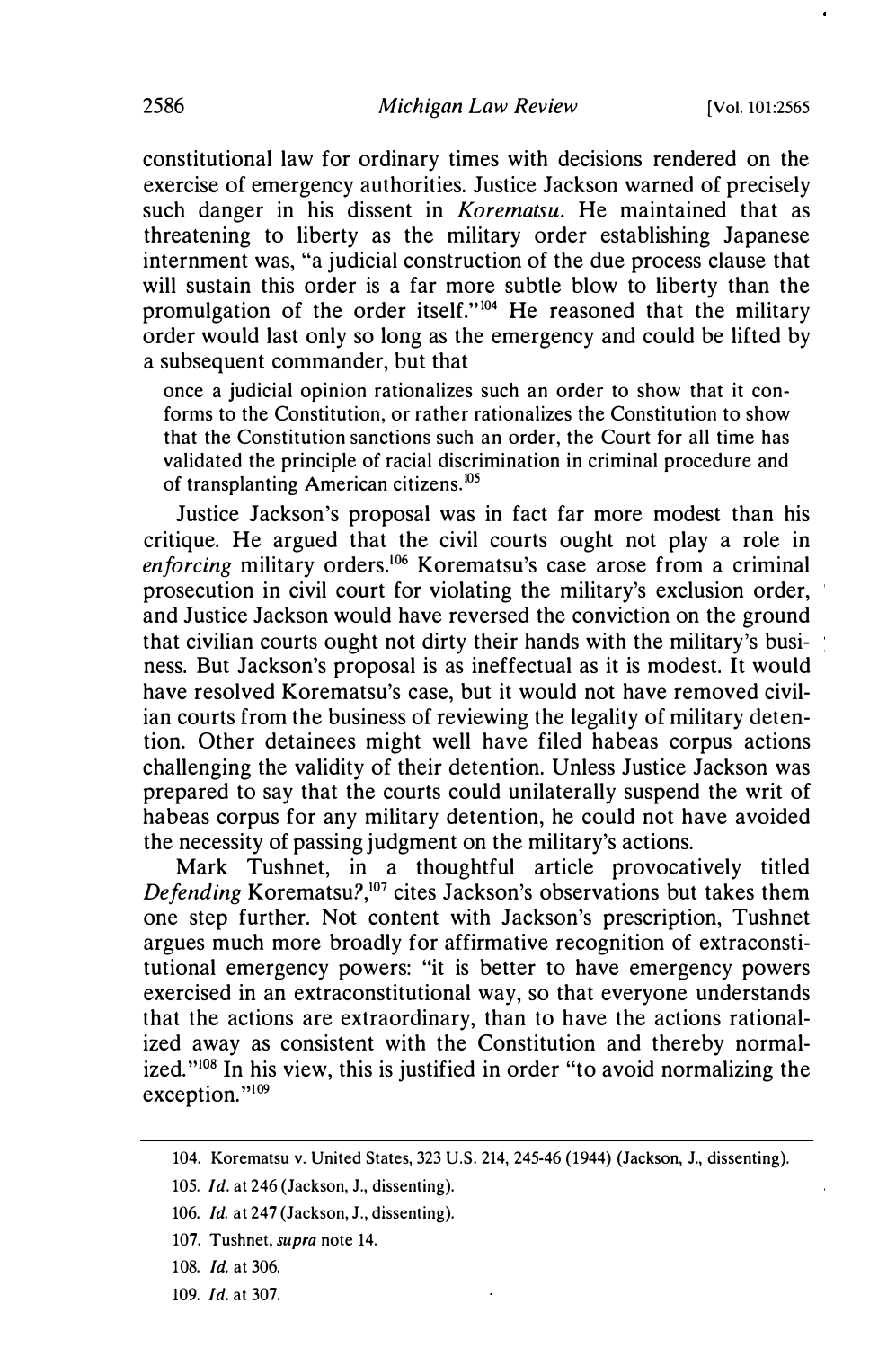Oren Gross advocates a similar approach in much more detail in Chaos and Rules: Should Responses to Violent Crises Always Be Constitutional?110 Gross contends, like Tushnet, that as a matter of reality we should candidly acknowledge that executive officials in times of crisis will act extraconstitutionally, and that we should do so in order to avoid "contaminat[ing]" the ordinary legal system with emergency powers.<sup>111</sup> Gross would "inform public officials that they may act extralegally when they believe that such action is necessary for protecting the nation and the public in the face of calamity provided that they openly and publicly acknowledge the nature of their actions."112 Because on this view extralegal authority is expressly permitted, the courts would not play a role in restraining such authority. Instead, it would "be up to the people to decide, either directly or indirectly (e.g., through their elected representatives in the legislature), how to respond to such actions."<sup>113</sup> Like Tushnet, Gross insists that his approach is aimed at "the preservation of the constitutional order and of its most fundamental principles and tenets."114 He argues that the requirement that officials seeking to exercise such powers must act openly in defiance of the law and throw themselves on the judgment of the people would serve as an important deterrent to executive abuse of emergency powers.

These proposals are misguided. While I share to some extent the authors' skepticism about the ability of courts to protect the individual rights of those before them in national-security emergencies, both authors ignore the long-term benefits that judicial decisions in the national-security area have had in narrowing the range of rightsviolative options available to the government in the next emergency. Were courts to adopt the Gross-Tushnet notion that extraconstitutional measures are appropriate during emergencies, and that the only real check is political, much would be lost and little gained in the protection of civil liberties.

I would hesitate to adopt the Gross-Tushnet position for several reasons. First, it is predicated on a distinction between "emergency" p�riods and "normal" periods that, as Gross himself has convincingly shown, simply cannot be maintained. As Gross argues, "the belief in our ability to separate emergency from normalcy, counter-terrorism measures from the ordinary set of legal rules and norms," is a dangerous illusion.115 The United States has been under one state of emer-

<sup>110.</sup> Gross, supra note 14.

<sup>111.</sup> Id. at 1133.

<sup>1 12.</sup> Id. at 1023.

<sup>113.</sup>  $Id.$ 

<sup>1 14.</sup> Id. at 1024.

<sup>115.</sup> Gross, supra note 14, at 1022, 1069-96.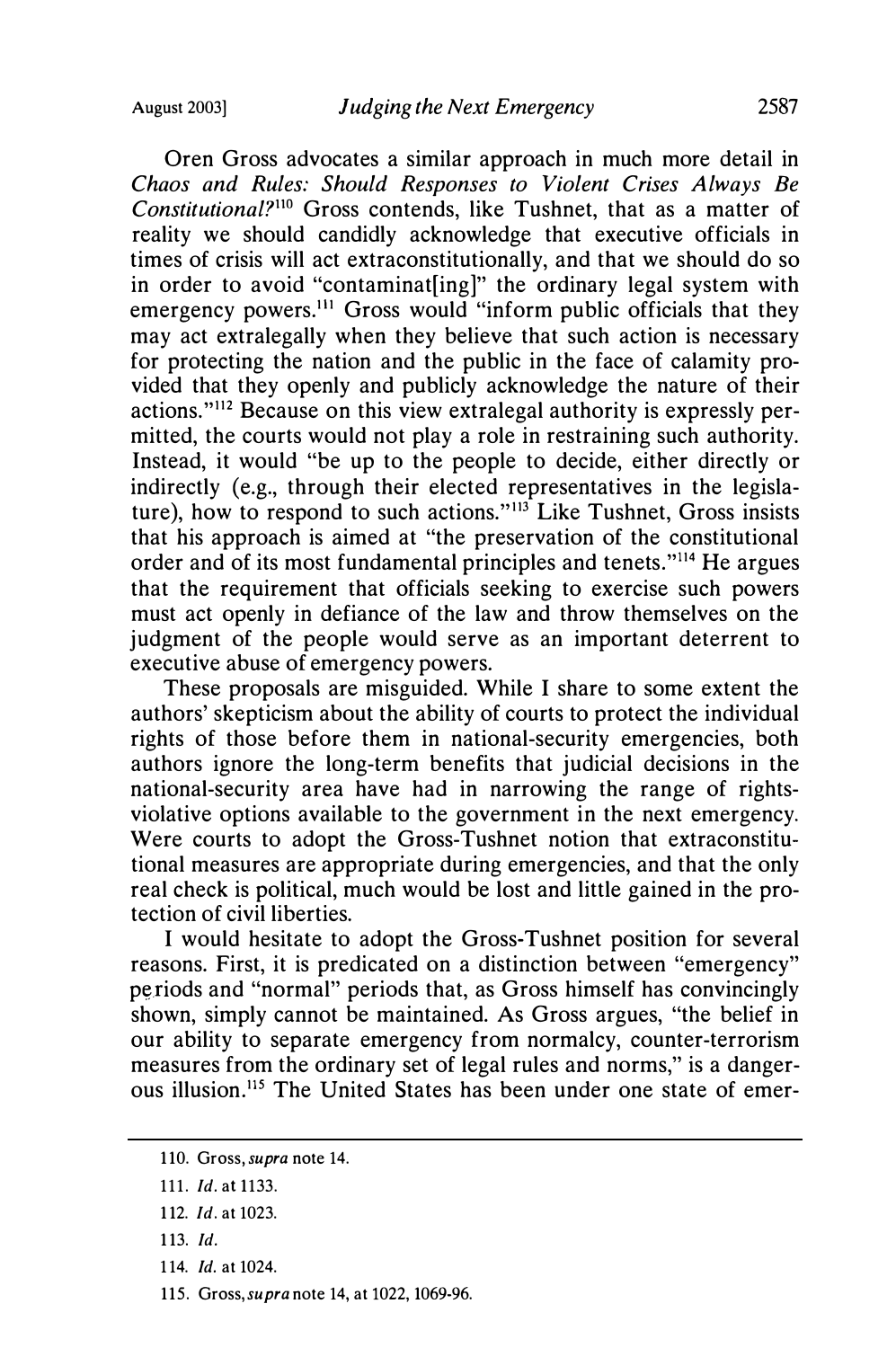gency or another since 1933; by the mid-1970s, there were more than 470 "emergency" laws on the books.<sup>116</sup> Israel has been under an emergency regime since it was established as a state more than fifty years ago.<sup>117</sup> And Great Britain has been under a state of emergency for most of the last thirty years, occasioned first by the IRA and later by the attacks of September 11th.<sup>118</sup> Thus, emergency powers have a way of surviving long after the emergency has passed, and emergencies themselves may last decades. Emergency measures adopted in the United States today are especially likely to be long-lasting, given the nature of the war on terrorism, which is more like the war on drugs than a traditional war between nations.<sup>119</sup> When Donald Rumsfeld was asked when the war on terrorism would be over (and therefore when the Guantanamo enemy combatant detainees would be freed), he answered that the war would not be over until there were no longer any "effective global terrorist networks functioning in the world."<sup>120</sup> Vice President Richard Cheney has been even more candid, arguing that we should consider the current period not an emergency at all, but "the new normalcy."<sup>121</sup>

If the line between emergency and normal is evanescent, a doctrine of extraconstitutional authority cannot be safely cabined to emergency times. Far from protecting the Constitution in normal times, then, a doctrine expressly authorizing extralegal actions during emergencies would be at least as likely to contaminate the norm by expanding the realm of available government measures across the board as would insistence on a continuing role for courts and the Constitution in. checking emergency and nonemergency government action.

Second, the Gross-Tushnet proposal to acknowledge extraconstitutional power would be likely to undermine the protection of rights

- 117. Gross, supra note 14, at 1073.
- 1 18. Id. at 1074.

119. Tushnet concedes that the war on terrorism is more like a "condition" than an "emergency," but he does not explain how or even whether judges in his model would distinguish between the two. See Tushnet, supra note 14, at 297.

<sup>116.</sup> Glenn E. Fuller, Note, The National Emergency Dilemma: Balancing the Executive's Crisis Powers with the Need for Accountability, 52 S. CAL. L. REV. 1453, 1453 ( 1979). When the Senate considered a balanced budget amendment in 1995, Senator Howell Heflin proposed a "national security" exception and implied that it would have been appropriately invoked some 200 times in the 220 years of the republic. See Theodore P. Seto, Drafting a Federal Balanced Budget Amendment That Does What It ls Supposed to Do (and No More), 106 YALE L.J. 1449, 1533 (1997).

<sup>120.</sup> News Transcript, Dep't of Defense News Briefing: Secretary Rumsfeld and General Myers (Mar. 28, 2002), available at http://www.defenselink.mil/ transcripts/2002/ t03282002 \_t0328sd.html.

<sup>121.</sup> Lynn Ludlow, Paper Tigers, S.F. CHRONICLE, Nov. 4, 2001, at C2; Bob Woodward, CIA Told To Do "Whatever Necessary " to Kill Bin Laden; Agency and Military Collobarating at " Unprecedented" Level; Cheney Says War Against Terror "May Never End, " WASH. POST, Oct. 21, 2001, at Al.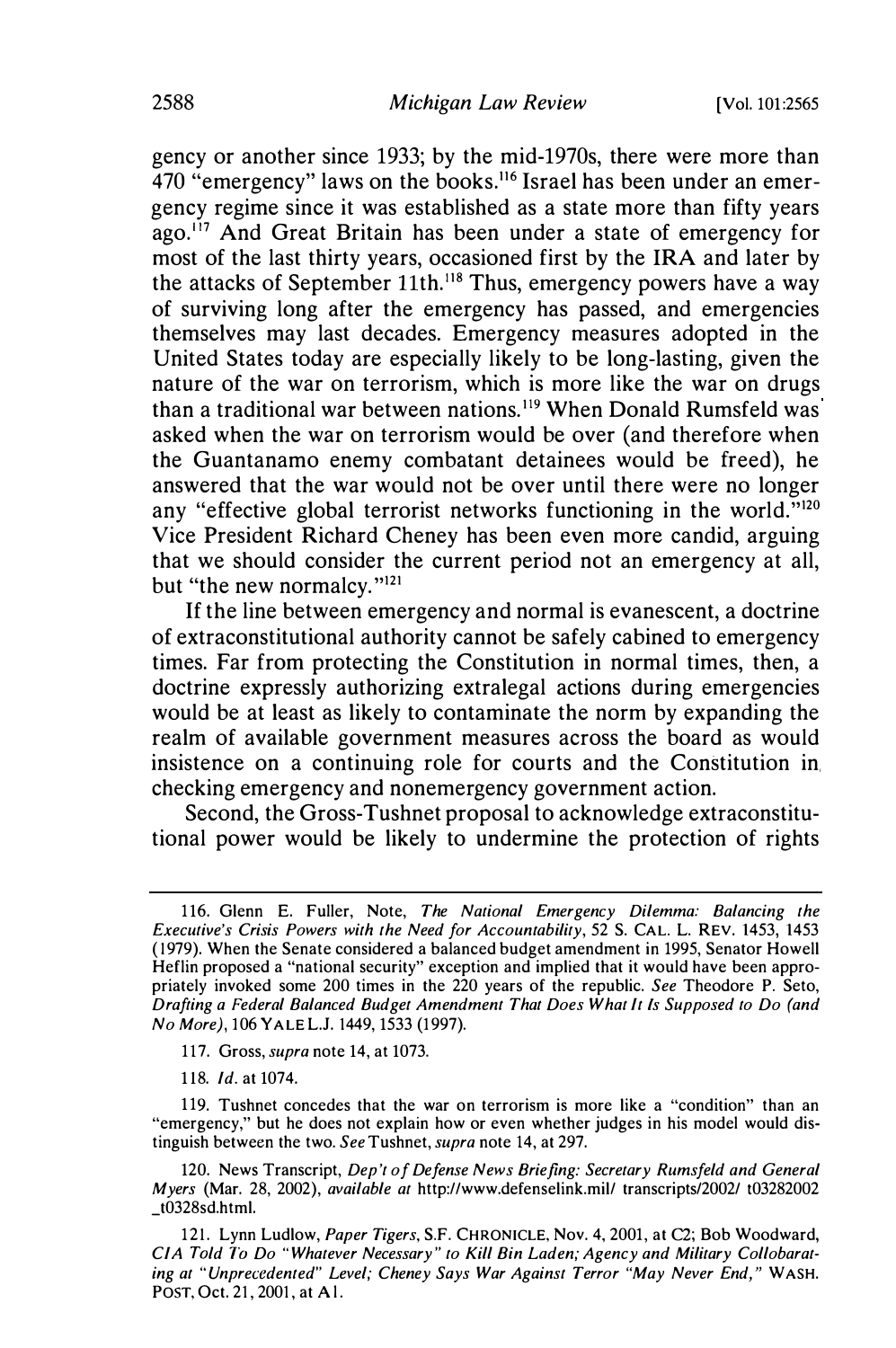during emergencies (and by extension, during normal times that officials call emergencies). Gross claims that his proposal would have a salutary deterrent effect on official abuse of emergency powers, because officials could never be certain that their actions would in fact be ratified after the fact. And he argues that shifting the locus of justi- $\frac{1}{2}$  fication and judgment from the judiciary to a political forum  $\frac{1}{2}$  the people or their elected representatives — would avoid the problem identified by Justice Jackson of formally authorizing emergency measures through judicial approval.

There are substantial reasons, however, to doubt both of Gross's claims. Even if acknowledging the legitimacy of extralegal measures would avoid formal judicial approval, it would not avoid the creation of less formal precedents that could be pointed to later to justify further incursions on liberties. The post hoc political rationalization process that Gross envisions, while lacking the attributes of the formal legal process, would nonetheless generate a more informal common law of extralegal emergency authorities. Once the political process has ratified a particular extralegal emergency action, officials will be able to point to that precedent as justification for their own subsequent actions. "Illegal" measures deemed permissible after the fact will no longer be clearly illegal, so long as a subsequent emergency can be analogized to the emergency found to warrant the illegal action previously.122

Nor is it clear that the Gross-Tushnet proposal would have the effect of avoiding formal judicial approval of emergency measures. Even if we were to adopt such a scheme, public officials would be exceedingly unlikely to admit that their actions were extralegal. Rather, they would almost invariably argue first that their measures were constitutional and argue only in the alternative that their actions were justified even if illegal.<sup>123</sup> As a result, courts would continue to have to address the legality of emergency measures, and the drive to accommodate the Constitution to emergency conditions would continue to exert pressure on constitutional jurisprudence. Given the open-ended character of the Constitution and the fact that few of the liberties it protects are absolute, there will rarely be an emergency measure that government lawyers cannot defend with some constitu-

<sup>122.</sup> The 1988 statute offering restitution and an apology to the victims of the Japanese internment program suggests that at some point the political process may repudiate prior emergency measures. But that is almost certainly the exception that proves the rule. It took forty years to achieve and came only after the federal courts had themselves repudiated the convictions arising from the exclusion and internment programs. See supra note 26. Had the political process been asked to ratify the internment at the time, or in the decade or so that followed it, there is no evidence to suggest the result would have been repudiation rather than ratification.

<sup>123.</sup> See FINN, supra note 54, at 9 (1991) ("Even public officials who propose action that is arguably extraconstitutional typically seek to justify their actions on constitutional grounds.").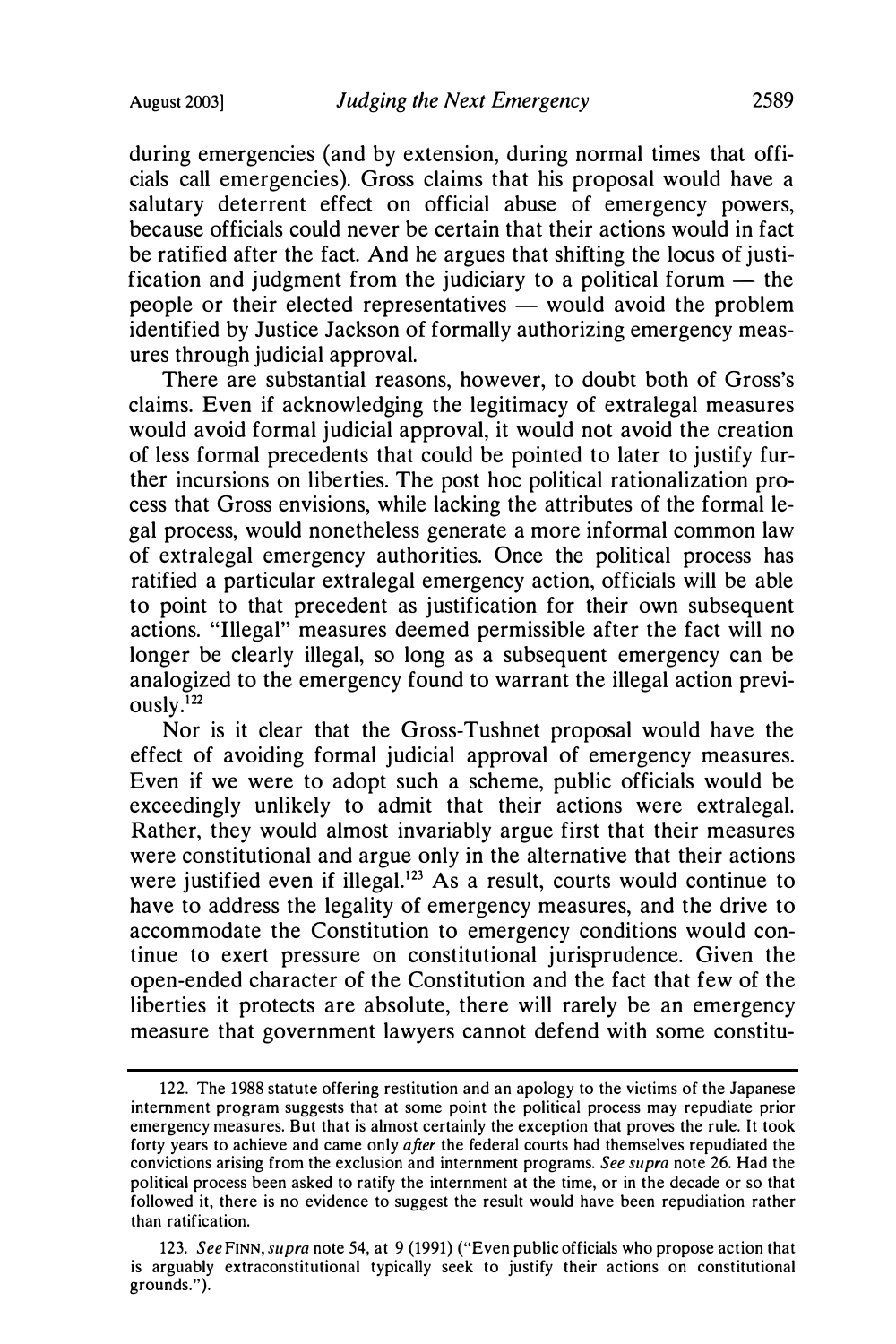tional argument. And while an open acknowledgment of the propriety of extralegal measures might reduce the hydraulic forces inducing courts to uphold emergency actions, the extent to which this would "save" normal constitutional law or deter abuse of emergency powers seems likely to be minimal. For the reasons stated above, courts would presumably still be reticent to rule against the government in emergency periods. And the open acknowledgment of the validity of extraconstitutional authority would seriously undercut the force of judicial decisions that now constrain emergency measures.

From the standpoint of deterring the abuse of emergency authority, the Gross-Tushnet proposal is not very different from what already exists. If a government official today adopts an extraconstitutional response to an emergency and his actions are later declared unconstitutional, he may in theory be subject to civil or criminal sanctions. But the likelihood that criminal or civil sanctions will be imposed is, in fact, virtually nil, and in any event the state nearly always indemnifies its officials from such liability.<sup>124</sup> Moreover, such an official could always seek political post hoc ratification, in the form of immunity or indemnity from Congress or a pardon from the President. Thus, under the status quo, elected officials who act extraconstitutionally already face some, albeit limited, risk of liability, and have some political recourse to avoid liability.

Third, there is little reason to trust the political process to do the job of judging that Gross and Tushnet would assign to it. The real difference under a Gross-Tushnet approach would be that the principal job of judging emergency measures would presumptively fall not on the courts but on the political process. But this seems the most dubious aspect of the proposal. If courts are not particularly reliable in imposing limits on executive action during emergencies, the political process would almost certainly be worse. As Gross himself argues, the public and their elected representatives are especially prone to overreaction during times of crisis.<sup>125</sup> The public is easily scared, and quick to approve of security measures launched in its name, especially if the measures do not directly affect the rights of the majority. Their elected representatives know that, and vote accordingly. Indeed, the very reason that we adopted a Constitution was that we understood that the people and their representatives would be tempted to violate basic principles in times of stress. In the words of Senator John Stockton in 1871: "Constitutions are chains with which men bind themselves in

<sup>124.</sup> Cornelia T.L. Pillard, Taking Fiction Seriously: The Strange Results of Public Officials' Individual Liability Under Bivens, 88 GEO. L.J. 65 (1999) (critiquing the breadth of immunity doctrines and noting that indemnification of government officials is nearly universal).

<sup>125.</sup> Gross, supra note 14, at 1035-42.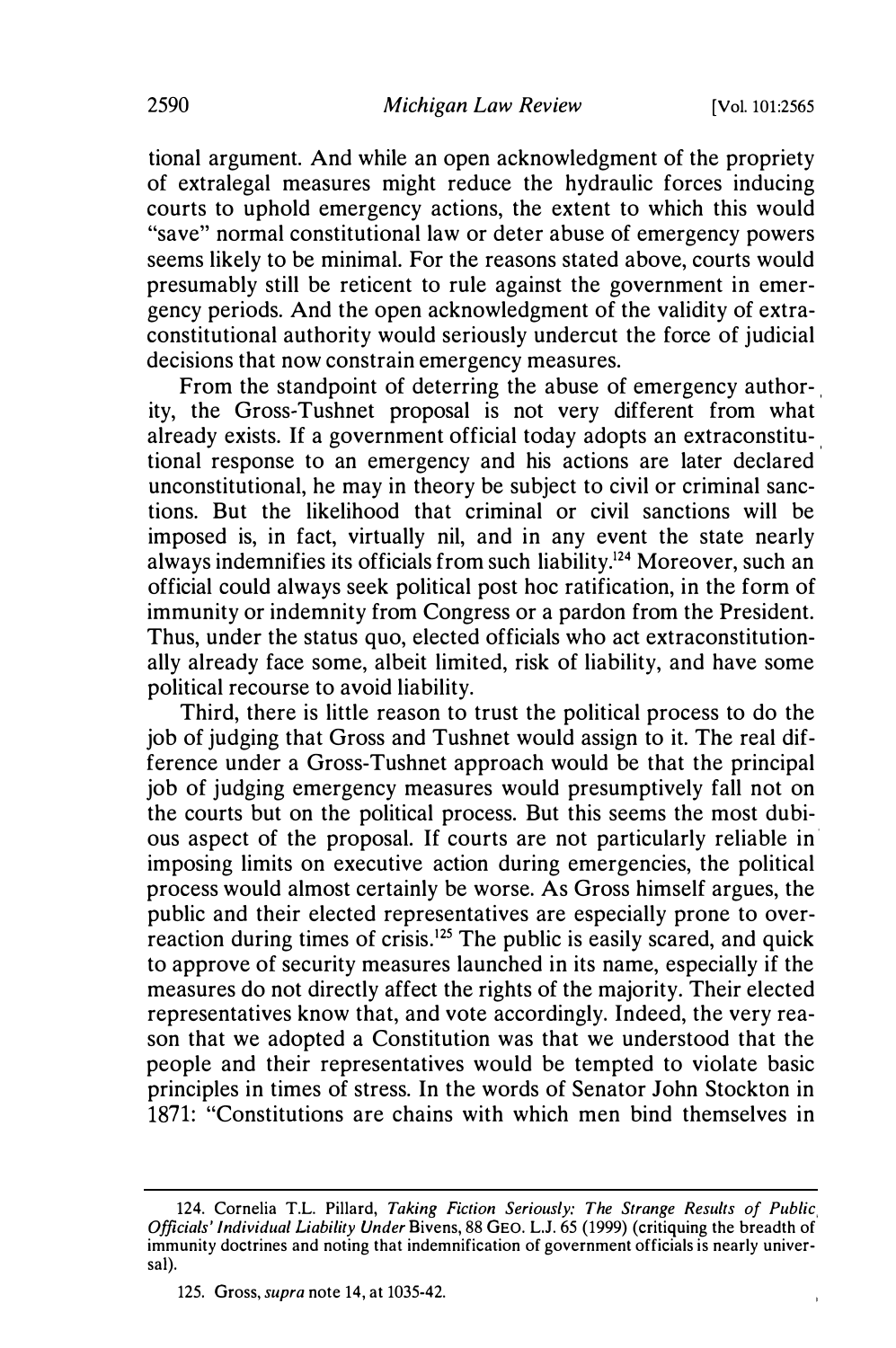their sane moments that they may not die by a suicidal hand in the day of their frenzy."126

Moreover, emergency measures almost always selectively target vulnerable groups and individuals, and foreign nationals in particular, making the political process an especially unreliable check on emergency powers.127 This fact apparently does not concern Tushnet;128 but for those concerned with the human rights of the most vulnerable, proposals that point to political rather than judicial processes for assessing the validity of emergency measures are fatally flawed.

Finally, Gross and Tushnet's proposal rests on the conventional wisdom that courts cannot be trusted to perform well in times of crisis. But the real question to be asked when assessing the courts' performance is: Compared to what? The courts are undoubtedly highly imperfect; but the alternatives are worse. One cannot rely on the executive branch to police itself in times of crisis. As Francis Biddle, Franklin Delano Roosevelt's Attorney General, candidly acknowledged, "The Constitution has not bothered any wartime President."<sup>129</sup> Executive officials after September 11th knew that they would take a much bigger "hit" politically if there were another terrorist act than if they locked up thousands of foreign nationals unconnected to terrorism. In such periods, executive officials ask for untrammeled authority, and assure the public that they will not abuse it. History shows that such trust is not warranted.

Congress is also unlikely to be a guardian of civil liberties. Its overwhelming approval of the Smith Act<sup>130</sup> and the Internal Security Act<sup>131</sup> during the McCarthy era and of the Antiterrorism and Effective Death Penalty Act<sup>132</sup> and the Patriot Act<sup>133</sup> in the current era, coupled with its appropriation of funds for the Japanese internment in World

129. FRANCIS BIDDLE, IN BRIEF AUTHORITY 219 (1962).

130. Alien Registration Act, Pub. L. No. 76-670, 54 Stat. 670 (1940).

131. Internal Security Act of 1950, Pub. L. No. 81-831, 64 Stat. 987.

<sup>126.</sup> CONG. GLOBE, 42d Cong., 1st Sess. 574 (1871).

<sup>127.</sup> COLE, ENEMY ALIENS, supra note 12; David Cole, Enemy Aliens, 54 STAN. L. REV. 953 (2002); Gross, supra note 14, at 1037, 1082-85.

<sup>128.</sup> Tushnet, *supra* note 14, at 296-97 (arguing that the Justice Department's selective targeting of Arab and Muslim foreign nationals for questioning, secret detentions and trials, and selective deportation "does not seem to be a violation of civil liberties," and if so, are only "violations of the rights of residents who are not U.S. citizens"). In my view, these actions violated a wide range of constitutional rights, and the fact that they specifically affected foreign nationals, the most vulnerable and voiceless among us, only exacerbates the wrongs. See generally COLE, ENEMY ALIENS, supra note 12.

<sup>132.</sup> Antiterrorism and Effective Death Penalty Act of 1996, Pub. L. No. 104-132, 110 Stat. 1214.

<sup>133.</sup> Uniting and Strengthening America by Providing Appropriate Tools Required to Intercept and Obstruct Terrorism (USA PATRIOT) Act of 2001, Pub. L. No. 107-56, 115 Stat. 272.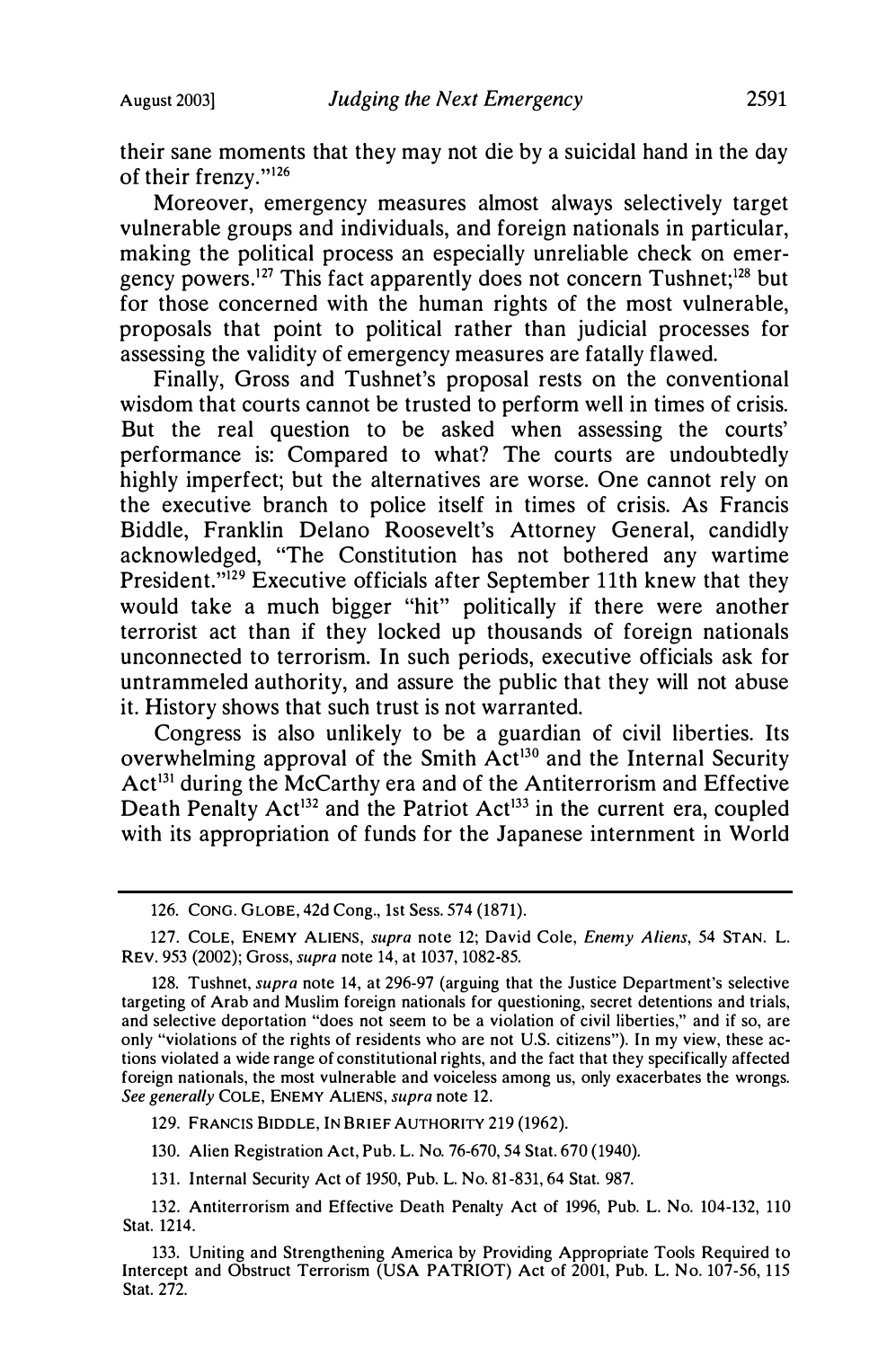War II, illustrate that legislators are exceedingly unlikely to stand up against executive power in the name of civil liberties during emergencies. The need to be seen as "doing something" about the threat often translates into legislation that delegates sweeping powers to the executive branch.

Only the courts have an obligation to entertain claims of rights violations. The executive and legislative branches can simply choose to ignore such claims, and are likely to do so when those claims are not backed by substantial political power or influence. By contrast, assuming standing and justiciability, courts must adjudicate any claim that a government initiative violates constitutional rights. As a result, courts are often the only forum realistically available. For more than two years, the President has asserted the unilateral power to detain anyone he labels as an enemy combatant. Congress has done nothing to check or limit or even seriously address this assertion of power. The courts, by contrast, have addressed the question and issued multiple opinions, all of which are as of this writing headed for Supreme Court review.

To cite another example, over the past decade and a half, I have represented thirteen foreign nationals whom the government accused of having ties to terrorist organizations and sought to detain or deport using classified evidence that the foreign nationals had no opportunity to confront or rebut.<sup>134</sup> The government maintained that the individuals' presence in the United States threatened national security, and that revealing the evidence that proved that contention would itself endanger national security. All thirteen were eventually released without undermining national security, but only when we challenged the government's actions in court as a violation of due process. Of the thirteen, twelve were Arab and/or Muslim. The thirteenth was a Kenyan woman married to a Palestinian and accused of being associated with a Palestinian organization.

What were our options in seeking to protect these individuals' constitutional rights? Congress would not help them. The issue of secret evidence in immigration proceedings had been raised in Congress, but far from providing a remedy, in 1996 Congress expressly expanded and authorized its use in a number of immigration settings.135 The executive branch was equally unresponsive. It was the executive branch, after all, that invoked the tactic in the first place. Even under the administration of President Bill Clinton, the executive branch was not a source of relief. And the public and the press, with a few exceptions, by and large paid little attention. When a court ordered an individual

<sup>134.</sup> See generally David Cole, Secrecy, Guilt by Association, and the Terrorist Profile, 15 J.L. & RELIGION 267 (2000-2001).

<sup>135.</sup> Antiterrorism and Effective Death Penalty Act § 401 (codified at 8 U.S.C. § 1531 (2000)).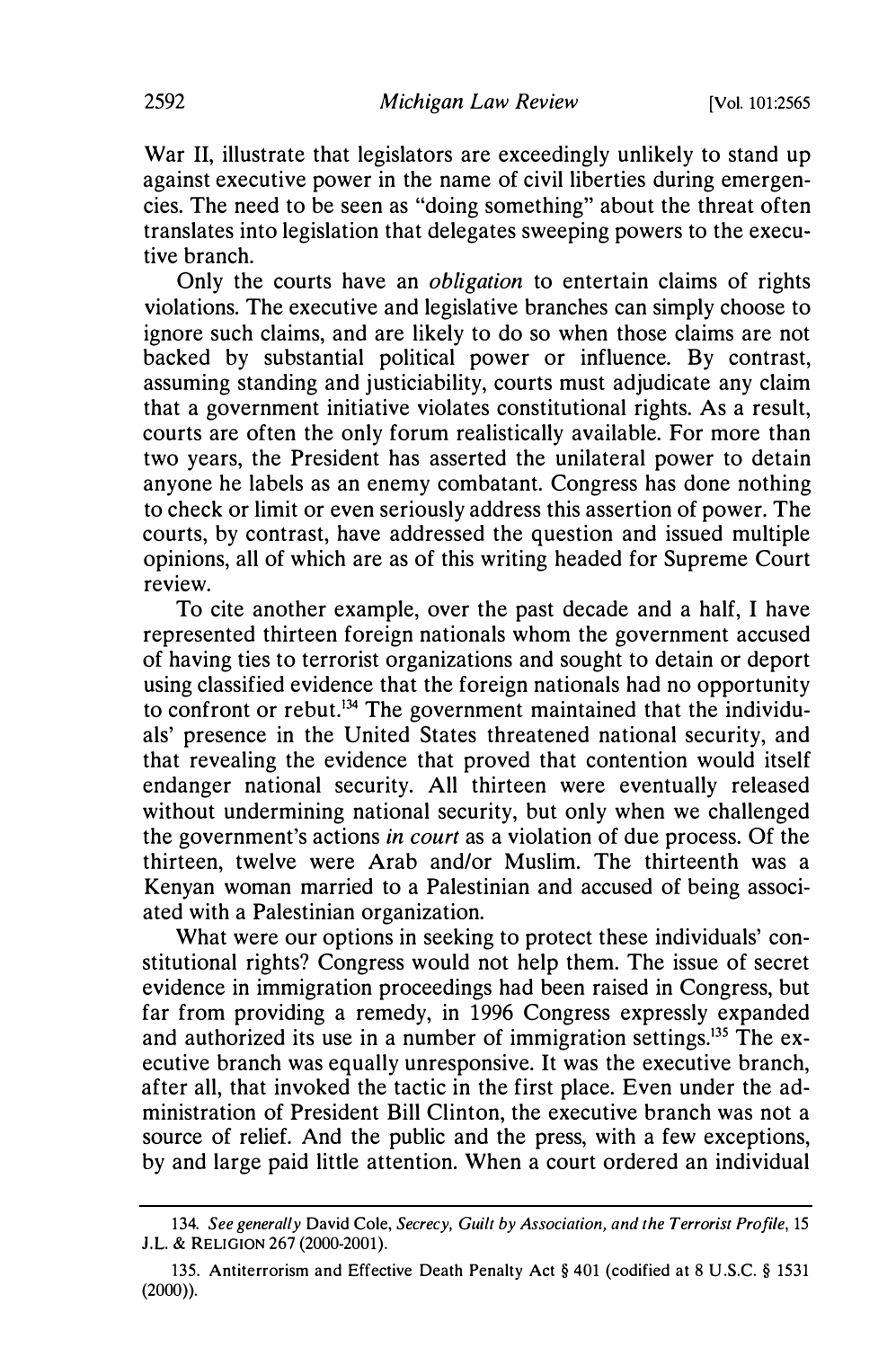released, its decision would often receive coverage in the print media. But I received countless phone calls from television news producers over the years looking for legal stories, all of whom ultimately determined that the secret evidence story would not sell because it involved foreign nationals rather than citizens. 136 For my clients, it was court or nothing, court or more years of detention based on evidence they could not see. And to their credit, the courts were uniformly skeptical of the government's claims, and protective of the foreign nationals' right to see the evidence being used to deprive them of their liberty.<sup>137</sup> Even immigration judges, who as administrative judges ultimately reviewable by the Attorney General lack the independence of the federal courts, were highly skeptical of the government's claims.138

Because courts are the only realistic option available to those targeted by emergency measures, and precisely because judges are all too human and already face substantial pressure to avoid fulfilling their responsibility, it seems especially misguided to *advocate* that they do so. The formal guarantees and ethical obligation of independence do not mean that judges are in fact always impartial and courageous, but the insistence that it is their obligation to be independent is critical to the enterprise of judging. We should not let judges off the hook when it comes to emergency matters, because they are the only real option for most persons targeted by emergency measures. As Fred Schauer has eloquently argued in a different setting, "The mere fact that courts will fold under pressure, however, does not dictate that they should be told that they may fold under pressure, because the effect of the message may be to increase the likelihood of folding even when the pressure is less."<sup>139</sup> Schauer continued, "Resisting the inevitable is not to be desired because it will prevent the inevitable, but

<sup>136.</sup> I am aware of only one exception. CBS's 60 Minutes covered the story of the government's use of secret evidence to deny entry to a group of Iraqis who had been involved in a failed CIA-backed coup attempt against Saddam Hussein, had been airlifted out of Iraq by the United States, but had then been determined at the border to have been double agents based on classified evidence. 60 Minutes: Unfinished Business: Six Iraqis Brought to the United States by the US Government for Help Against Saddam Hussein Are Imprisoned on Undisclosed Charges by the INS (CBS television broadcast, July 25, 1999). But it is likely that 60 Minutes' interest in the story stemmed as much from the identity of the Iraqis' pro bono lawyer — former CIA Director James Woolsey — as from their predicament.

<sup>137.</sup> See, e.g. , American-Arab Anti-Discrimination Comm. v. Reno, 70 F.3d 1045, 1070 (9th Cir. 1995); Rafeedie v. INS, 880 F.2d 506, 512-13, 516 (D.C. Cir. 1 989); Al Najjar v. Reno, 97 F. Supp. 2d 1329, 1356 (S.D. Fla. 2000), vacated on other grounds, 273 F.3d 1330 (11th Cir. 2001); Kiareldeen v. Reno, 71 F. Supp. 2d 402 (D.N.J. 1999).

<sup>138.</sup> See Cole, supra note 134, at 272-75. The immigration judges' skepticism suggests that relief was sometimes available within the executive branch. But it is significant that the relief came only from judges within the executive branch.

<sup>139.</sup> Frederick Schauer, May Officials Think Religiously, 27 WM. & MARY L. REV. 1075, 1084 n.11 (1986).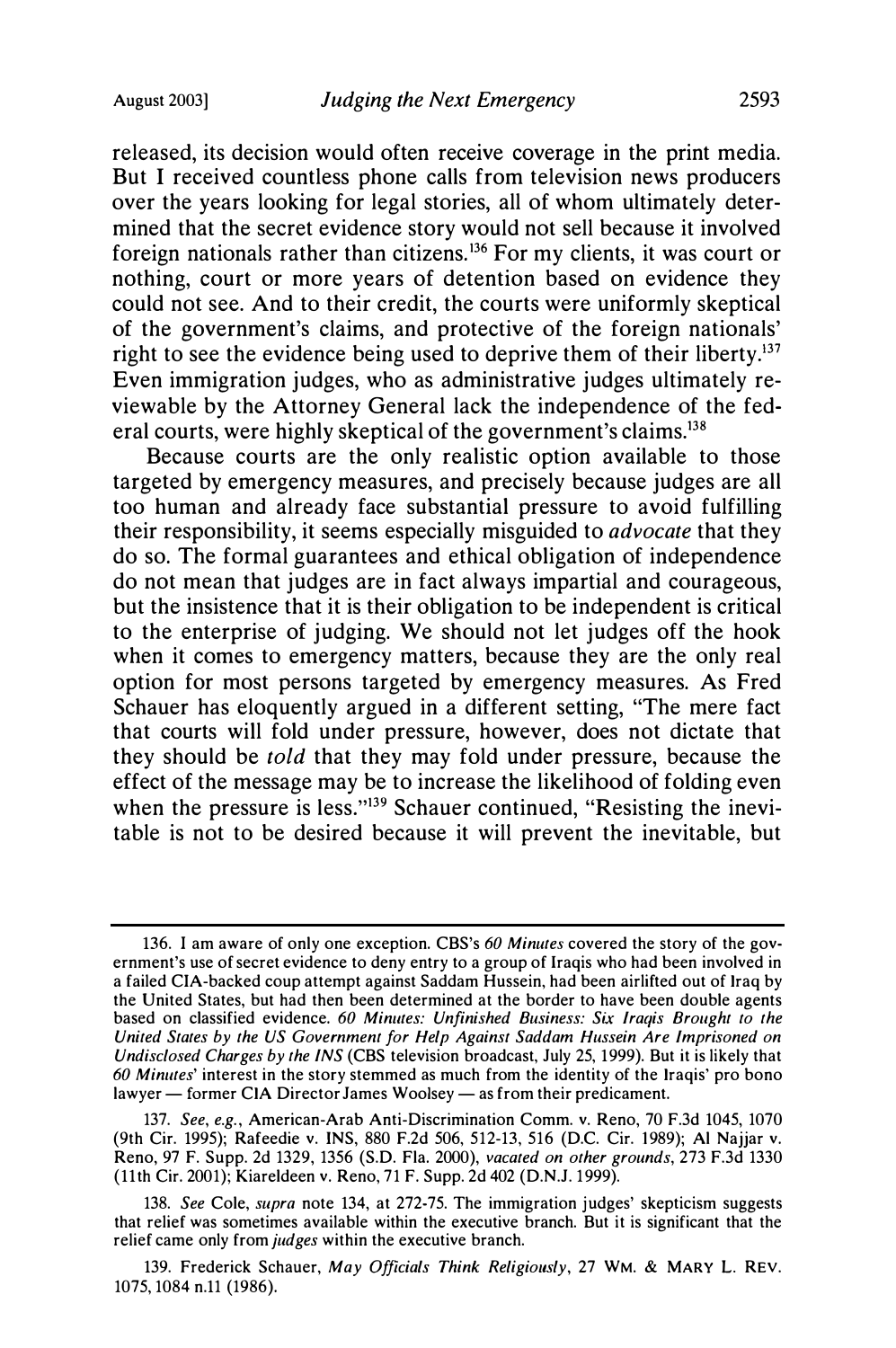because it may be the best strategy for preventing what is less inevitable but more dangerous."<sup>140</sup>

In my view, the historical record does not demonstrate that courts will inevitably fold under the pressure of emergencies, but only that they will often do so. The historical developments reviewed above suggest that at least some judges may have learned from history to demand more narrowly tailored responses to emergencies. But more important, the record also shows that by exercising their responsibility to decide cases pitting individual rights against emergency executive power, the courts have over time developed rules that do constrain the executive in the next emergency. The danger of Gross and Tushnet's proposal is that we would be sacrificing even that for benefits that seem evanescent at best.

#### **CONCLUSION**

Courts, like every other institution of human governance, are imperfect. Tasked with the job of enforcing individual constitutional rights against the majority's will, judges remain prone to the same fears and anxieties that afflict us all during times of crisis. Thus, it should not be a surprise that courts have all too often deferred to unfounded assertions of government power on issues of national security; when the executive claims that the fate of the nation is at stake, it takes real courage to stand up to that assertion and subject it to careful scrutiny.

At the same time, the conventional wisdom that courts have failed during times of crisis is itself overstated. It is based both on a snapshot view of the courts' decisions, and on an overly idealized vision of what is in fact possible. When considered over time, courts have played a valuable role in reviewing and ultimately restraining some of the more egregious rights violations undertaken in the name of saving the country. Judicial decisions, while rarely providing relief to the initial victims of a crisis mentality, have played a role in restricting the options available to the government in the next emergency. Like Marbury v. Madison itself, these decisions may well be more important over the long run than their bottom lines would make them appear in the short run.

Given the salutary role that courts have played in enforcing constitutional limits on emergency responses, and given the paucity of credible alternatives, we should be reluctant to let judges off the hook. There seems to be little reason to trust the political branches to be more attentive to constitutional rights concerns than courts, even if courts themselves do not always perform as we might hope they